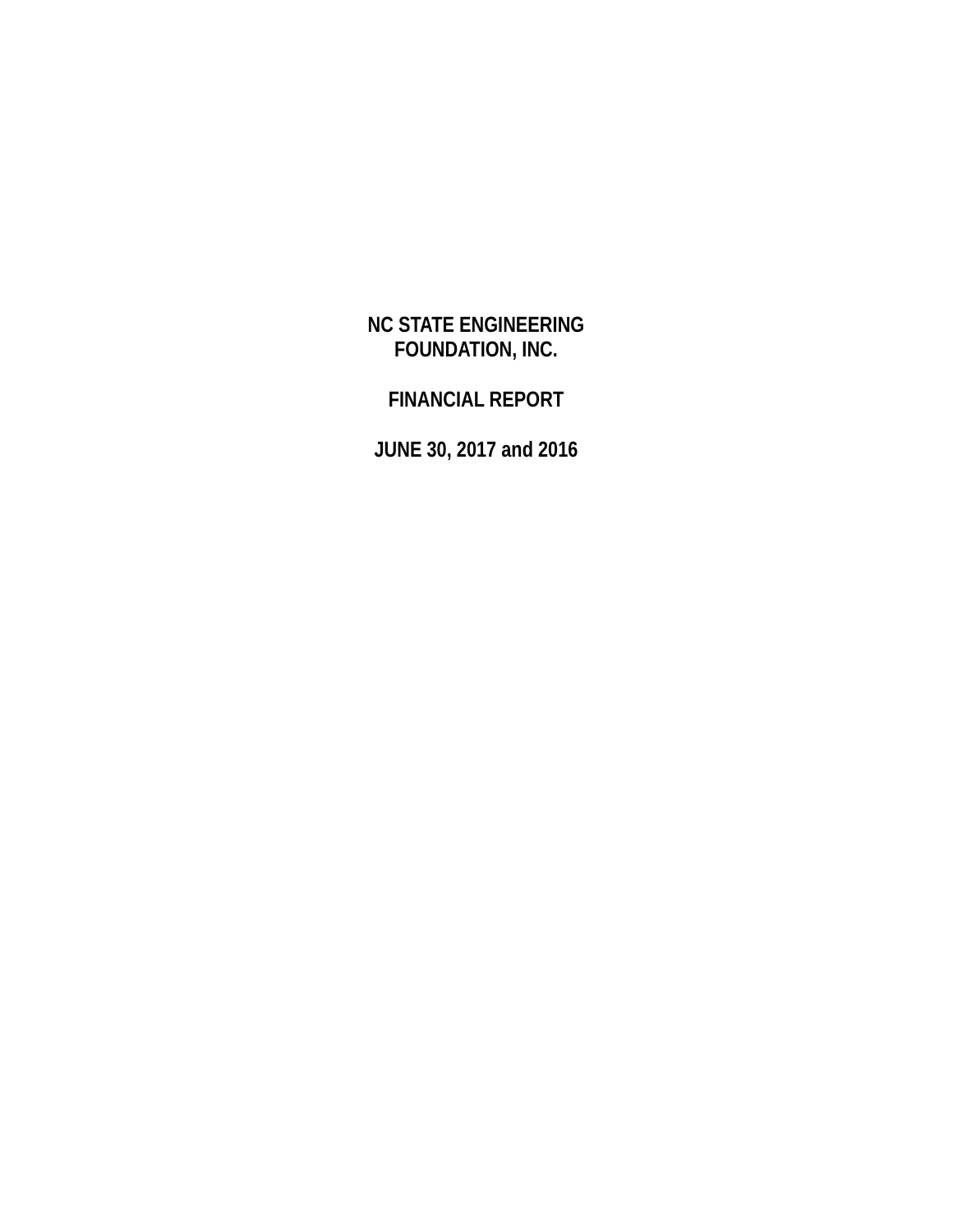### **Financial Report For the Years Ended June 30, 2017 and 2016**

## **Contents**

| <b>Independent Auditor's Report</b>                  | $1 - 2$  |
|------------------------------------------------------|----------|
| <b>Financial Statements</b>                          |          |
| <b>Statements of Financial Position</b>              | 3        |
| <b>Statements of Activities</b>                      | $4 - 5$  |
| <b>Statements of Cash Flows</b>                      | 6        |
| Notes to Financial Statements                        | $7 - 17$ |
| <b>Supplementary Information</b>                     |          |
| General Fund Budget vs. Actual - Unaudited           | 18       |
| Ten Year Summary of Asset Growth - Unaudited         | 19       |
| Ten Year Summary of Revenues and Support - Unaudited | 20       |
|                                                      |          |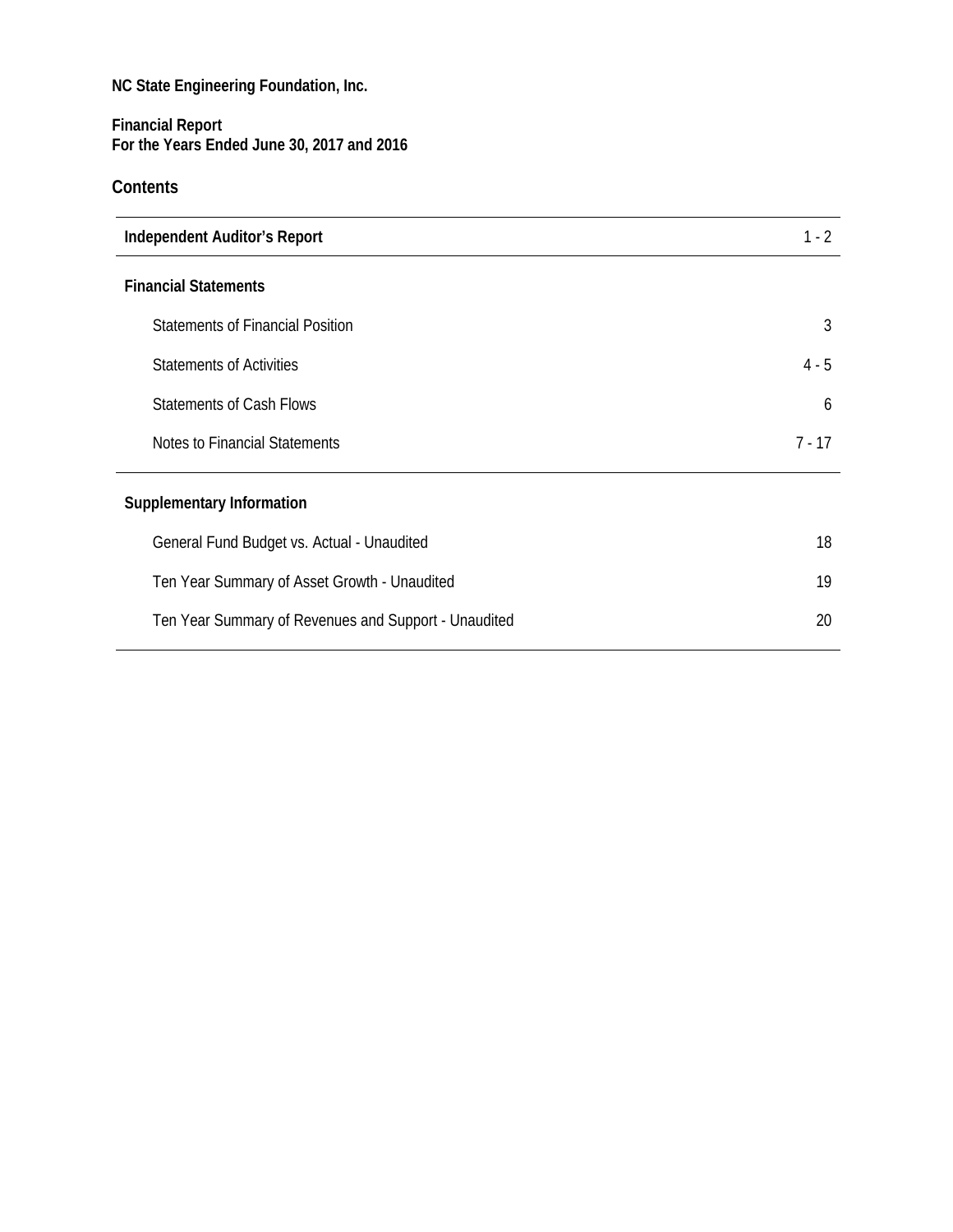

421 Fayetteville Street Suite 300 Raleigh, NC 27601

#### **Independent Auditor's Report**

To the Board of Directors NC State Engineering Foundation, Inc. Raleigh, North Carolina

We have audited the accompanying financial statements of NC State Engineering Foundation, Inc. (the "Foundation"), which comprise the statements of financial position as of June 30, 2017 and 2016, and the related statements of activities and cash flows for the years then ended, and the related notes to the financial statements.

#### *Management's Responsibility for the Financial Statements*

Management is responsible for the preparation and fair presentation of these financial statements in accordance with accounting principles generally accepted in the United States of America; this includes the design, implementation, and maintenance of internal control relevant to the preparation and fair presentation of financial statements that are free from material misstatement, whether due to fraud or error.

### *Auditor's Responsibility*

Our responsibility is to express an opinion on these financial statements based on our audits. We conducted our audits in accordance with auditing standards generally accepted in the United States of America. Those standards require that we plan and perform the audit to obtain reasonable assurance about whether the financial statements are free from material misstatement.

An audit involves performing procedures to obtain audit evidence about the amounts and disclosures in the financial statements. The procedures selected depend on the auditor's judgment, including the assessment of the risks of material misstatement of the financial statements, whether due to fraud or error. In making those risk assessments, the auditor considers internal control relevant to the entity's preparation and fair presentation of the financial statements in order to design audit procedures that are appropriate in the circumstances, but not for the purpose of expressing an opinion on the effectiveness of the entity's internal control. Accordingly, we express no such opinion. An audit also includes evaluating the appropriateness of accounting policies used and the reasonableness of significant accounting estimates made by management, as well as evaluating the overall presentation of the financial statements.

We believe that the audit evidence we have obtained is sufficient and appropriate to provide a basis for our audit opinion.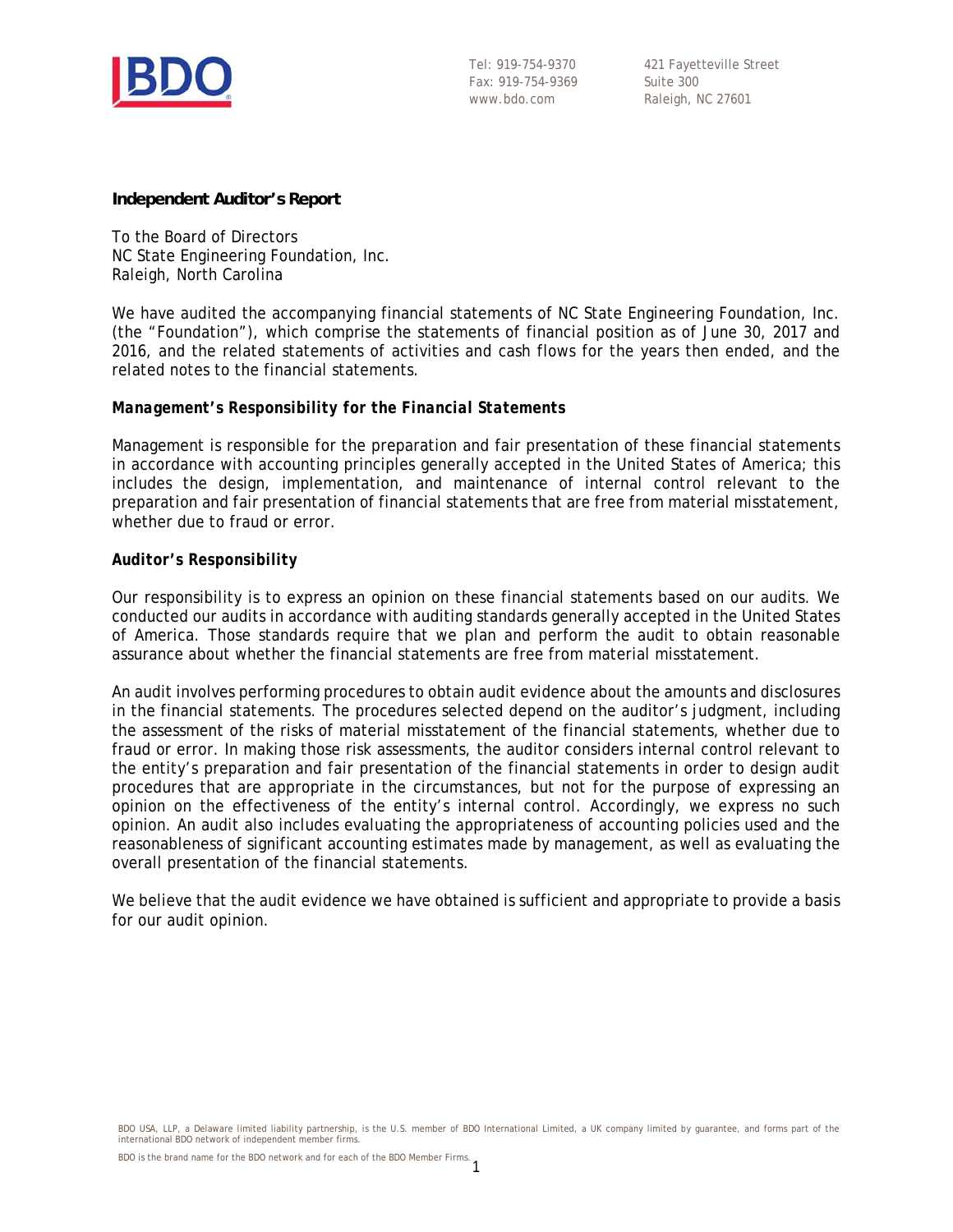

#### *Opinion*

In our opinion, the financial statements referred to above present fairly, in all material respects, the financial position of NC State Engineering Foundation, Inc. as of June 30, 2017 and 2016, and the results of its operations and its cash flows for the years then ended in accordance with accounting principles generally accepted in the United States of America.

#### *Disclaimer of Opinion on Supplementary Information*

Our audit was conducted for the purpose of forming an opinion on the basic financial statements as a whole. The supplemental information on pages 18 through 20 is presented for purposes of additional analysis and is not a required part of the basic financial statements. Such information has not been subjected to auditing procedures applied in the audit of the basic financial statements, and accordingly, we do not express an opinion or provide any assurance on it.

BDO USA, LLP

Raleigh, North Carolina October 13, 2017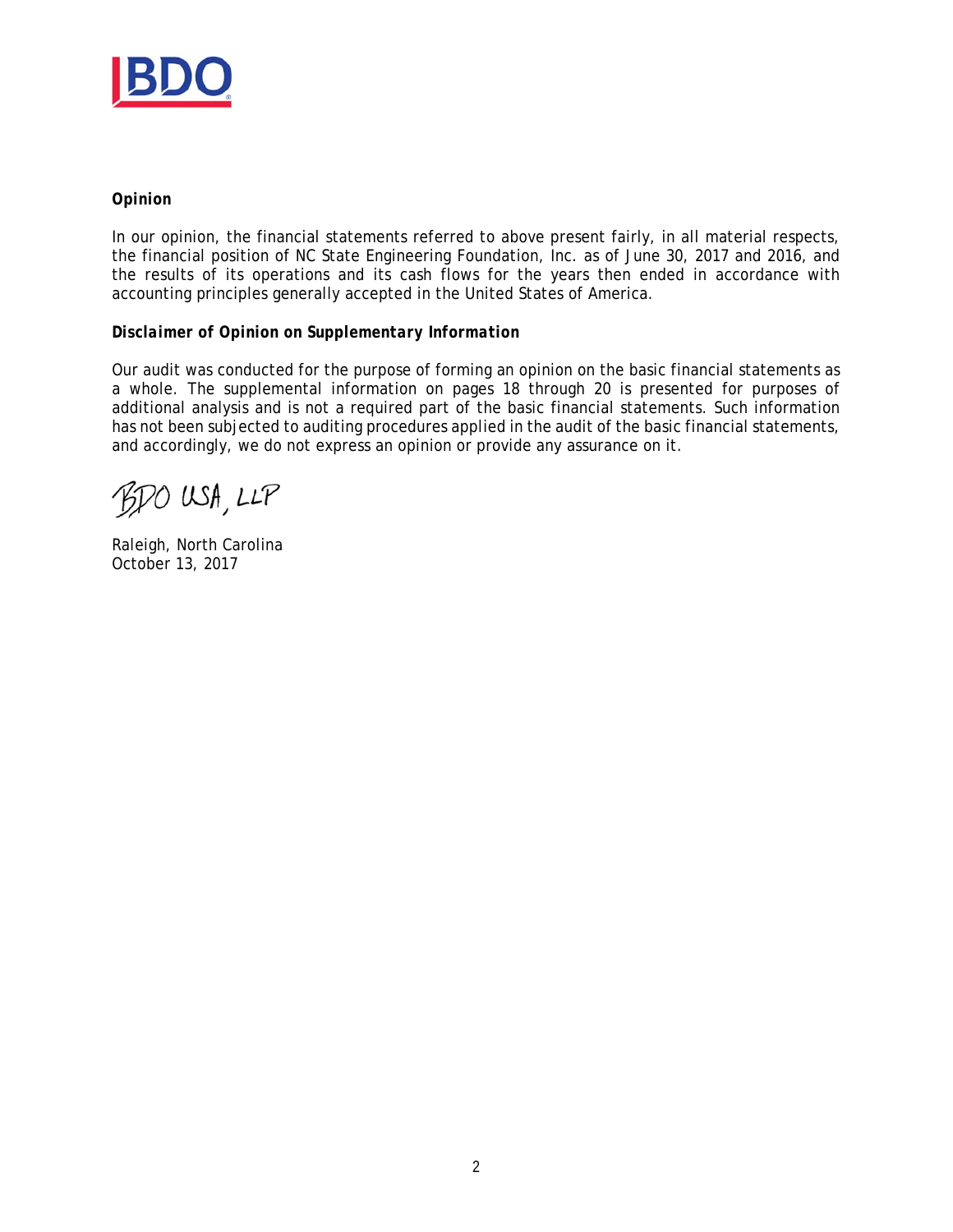**Statements of Financial Position June 30, 2017 and 2016**

|                                                                           | 2017              | 2016              |
|---------------------------------------------------------------------------|-------------------|-------------------|
| <b>Assets</b>                                                             |                   |                   |
| Cash and cash equivalents (Note 1)                                        | \$<br>18,087,344  | \$<br>11,777,349  |
| Intermediate investments (Note 1)                                         | 9,256,683         | 8,402,791         |
| Long-term investments (Notes 1 and 3)                                     | 77,637,269        | 68,929,744        |
| Pledges receivable, net (Notes 1 and 6)                                   | 9,448,191         | 13,454,742        |
| Externally managed irrevocable trust (Note 5)                             | 110,100           | 110,100           |
| Receivable from University-associated entities (Note 1)                   | 143,422           | 168,575           |
| Donated property and land (Note 1)                                        |                   | 105,000           |
| Other assets (Note 1)                                                     | 89,330            | 36,632            |
| <b>Total Assets</b>                                                       | \$<br>114,772,339 | \$<br>102,984,933 |
| <b>Liabilities and Net Assets</b>                                         |                   |                   |
| Liabilities                                                               |                   |                   |
| Accounts payable (Note 1)                                                 | \$<br>101,494     | 78,744            |
| Due to others (Note 1)                                                    |                   | 577,233           |
| Life income funds payable (Note 5)                                        | 1,569,689         | 1,672,068         |
| Life income funds payable - externally managed irrevocable trust (Note 5) | 64,181            | 53,392            |
| <b>Total Liabilities</b>                                                  | 1,735,364         | 2,381,437         |
| <b>Net Assets</b><br>Unrestricted:                                        |                   |                   |
| Undesignated                                                              | 981,408           | 860,829           |
| Undesignated - underwater endowments (Note 2)                             | (432)             | (77, 471)         |
| Board-designated - endowments (Note 2)                                    | 2,478,760         | 2,015,281         |
| Temporarily restricted (Note 8)                                           | 60,353,436        | 52,333,314        |
| Permanently restricted (Note 9)                                           | 49,223,803        | 45,471,543        |
| <b>Total Net Assets</b>                                                   | 113,036,975       | 100,603,496       |
| <b>Total Liabilities and Net Assets</b>                                   | \$<br>114,772,339 | \$<br>102,984,933 |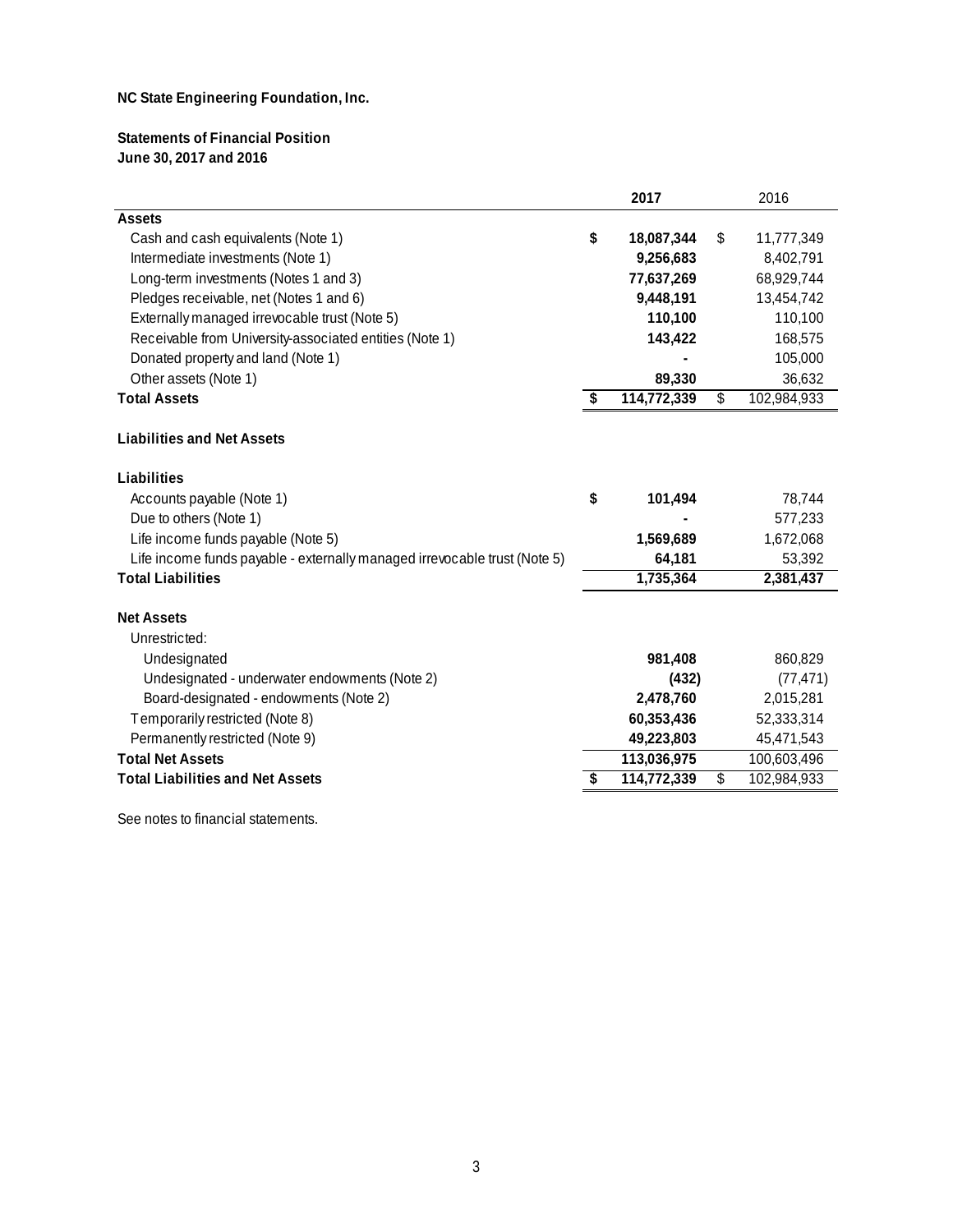### **Statement of Activities Year Ended June 30, 2017**

|                                                     |                     | Temporarily              | Permanently              |               |
|-----------------------------------------------------|---------------------|--------------------------|--------------------------|---------------|
|                                                     | <b>Unrestricted</b> | Restricted               | Restricted               | Total         |
| Revenues, Gains, and Other Income                   |                     |                          |                          |               |
| Contributions (Note 1)                              | \$<br>874,786       | \$12,420,883             | \$<br>2,871,960          | \$16,167,629  |
| Change in pledges receivable, net                   |                     | (3,979,342)              | (27, 209)                | (4,006,551)   |
| Donated services, salaries, and facilities (Note 7) | 789,000             |                          |                          | 789,000       |
| Donated property and land                           |                     |                          | 95,000                   | 95,000        |
| Net asset reclassification -                        |                     |                          |                          |               |
| underwater endowments (Note 2)                      | 77,039              | (77, 039)                |                          |               |
| Net investment income                               | 482,436             | 7,172,047                | 286,575                  | 7,941,058     |
| Interest and dividends                              | 357,718             | 26,849                   | 50,077                   | 434,644       |
| Change in value of split interest agreements        |                     |                          | (190, 971)               | (190, 971)    |
| Disposal of other assets                            |                     |                          | (43, 404)                | (43, 404)     |
| Other income                                        |                     | 253,619                  | 26,541                   | 280,160       |
| Net assets released from restrictions (Note 10)     | 7,256,564           | (7,256,564)              |                          |               |
| Total Revenues, Gains, and Other Income             | 9,837,543           | 8,560,453                | 3,068,569                | 21,466,565    |
|                                                     |                     |                          |                          |               |
| <b>Grants to Support the University</b>             |                     |                          |                          |               |
| Program:                                            |                     |                          |                          |               |
| Scholarships and fellowships                        | 3,288,670           |                          |                          | 3,288,670     |
| Faculty support and professorships                  | 1,065,642           |                          |                          | 1,065,642     |
| Departmental support                                | 1,337,883           |                          |                          | 1,337,883     |
| Other current services                              | 1,183,218           |                          |                          | 1,183,218     |
| <b>Total Program Support</b>                        | 6,875,413           | $\blacksquare$           | $\blacksquare$           | 6,875,413     |
| Administrative                                      | 233,000             | $\overline{\phantom{a}}$ | $\overline{\phantom{0}}$ | 233,000       |
| Fundraising                                         | 1,953,386           |                          |                          | 1,953,386     |
| <b>Total Other Support</b>                          | 2,186,386           | $\blacksquare$           | $\blacksquare$           | 2,186,386     |
| <b>Total Support</b>                                | 9,061,799           | $\blacksquare$           | $\overline{\phantom{0}}$ | 9,061,799     |
|                                                     |                     |                          |                          |               |
| Excess of Revenues, Gains, and                      |                     |                          |                          |               |
| Other Income Over Total Support                     | 775,744             | 8,560,453                | 3,068,569                | 12,404,766    |
| <b>Net Transfers</b>                                |                     |                          |                          |               |
| From other University-associated entities           |                     | 28,713                   |                          | 28,713        |
| Among funds (Note 11)                               | (114, 647)          | (569, 044)               | 683,691                  |               |
| <b>Total Net Transfers</b>                          | (114, 647)          | (540, 331)               | 683,691                  | 28,713        |
|                                                     |                     |                          |                          |               |
| <b>Change in Net Assets</b>                         | 661,097             | 8,020,122                | 3,752,260                | 12,433,479    |
| <b>Net Assets</b>                                   |                     |                          |                          |               |
| Beginning of year                                   | 2,798,639           | 52,333,314               | 45,471,543               | 100,603,496   |
| End of year                                         | 3,459,736           | 60,353,436               | \$49,223,803             | \$113,036,975 |
|                                                     |                     |                          |                          |               |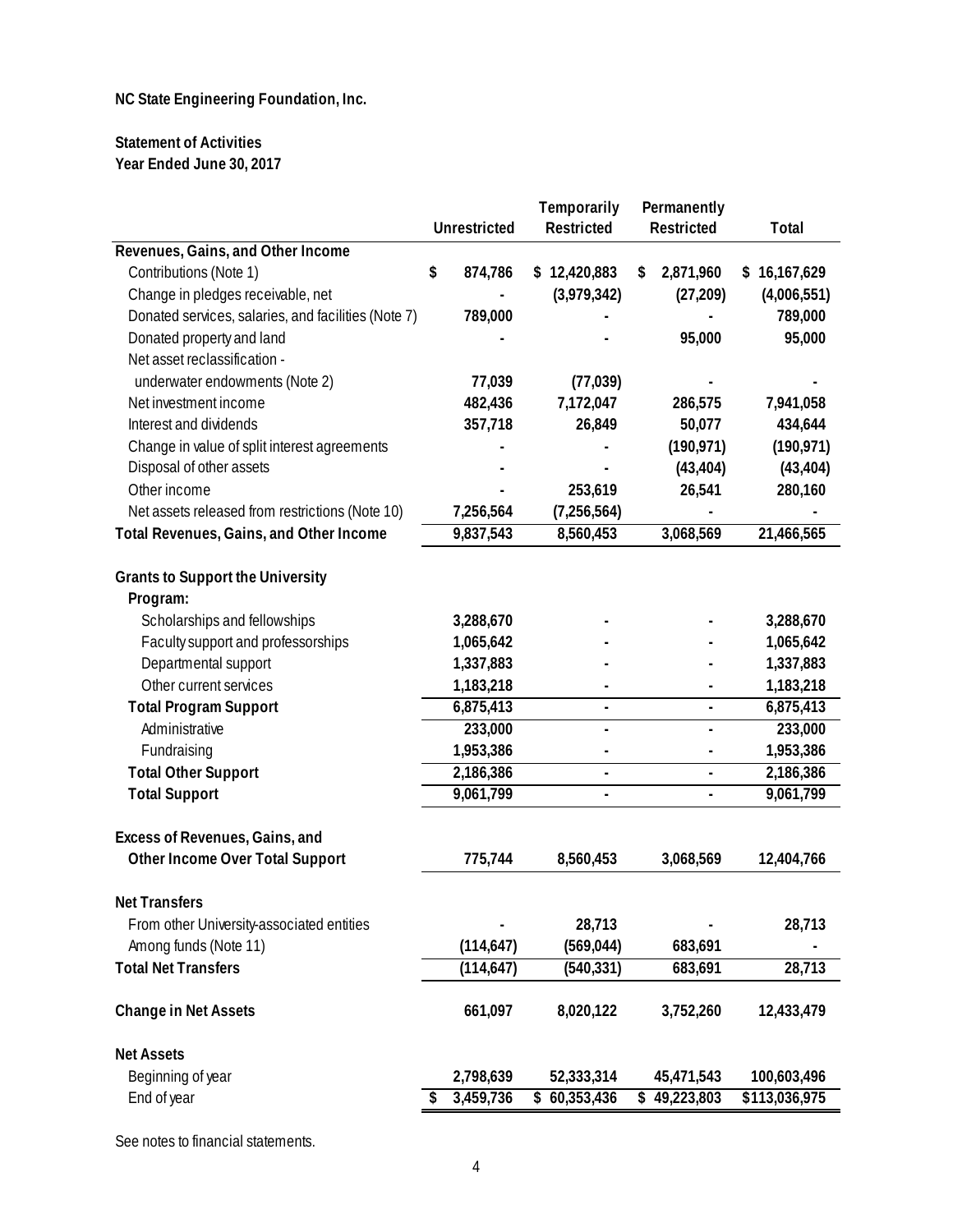### **Statement of Activities Year Ended June 30, 2016**

|                                                     |               | Temporarily  | Permanently              |               |
|-----------------------------------------------------|---------------|--------------|--------------------------|---------------|
|                                                     | Unrestricted  | Restricted   | Restricted               | Total         |
| Revenues, Gains, and Other Income                   |               |              |                          |               |
| Contributions (Note 1)                              | \$<br>866,875 | \$10,827,220 | \$<br>1,712,594          | \$13,406,689  |
| Change in pledges receivable, net                   |               | 8,102,682    | (198, 221)               | 7,904,461     |
| Donated services, salaries, and facilities (Note 7) | 526,000       |              |                          | 526,000       |
| Donated property and land                           |               |              | 80,251                   | 80,251        |
| Net asset reclassification -                        |               |              |                          |               |
| underwater endowments (Note 2)                      | (77, 471)     | 77,471       |                          |               |
| Net investment loss                                 | (130, 146)    | (991, 839)   | (10, 411)                | (1, 132, 396) |
| Interest and dividends                              | 151,656       | 69,415       | 68,420                   | 289,491       |
| Change in value of split interest agreements        |               |              | (49, 872)                | (49, 872)     |
| Other income                                        |               | 302,483      |                          | 302,483       |
| Net assets released from restrictions (Note 10)     | 7,093,734     | (7,093,734)  |                          |               |
| Total Revenues, Gains, and Other Income             | 8,430,648     | 11,293,698   | 1,602,761                | 21,327,107    |
| <b>Grants to Support the University</b>             |               |              |                          |               |
| Program:                                            |               |              |                          |               |
| Scholarships and fellowships                        | 3,266,581     |              |                          | 3,266,581     |
| Faculty support and professorships                  | 1,075,435     |              |                          | 1,075,435     |
| Departmental support                                | 1,589,172     |              |                          | 1,589,172     |
| Other current services                              | 1,078,310     |              |                          | 1,078,310     |
| <b>Total Program Support</b>                        | 7,009,498     | L,           | ä,                       | 7,009,498     |
| Administrative                                      | 206,000       | ÷,           | $\blacksquare$           | 206,000       |
| Fundraising                                         | 1,537,412     |              |                          | 1,537,412     |
| <b>Total Other Support</b>                          | 1,743,412     | ÷,           | $\overline{a}$           | 1,743,412     |
| <b>Total Support</b>                                | 8,752,910     | ÷,           | $\overline{\phantom{a}}$ | 8,752,910     |
| (Deficit) Excess of Revenues, Gains, and            |               |              |                          |               |
| Other Income Over Total Support                     | (322, 262)    | 11,293,698   | 1,602,761                | 12,574,197    |
| <b>Net Transfers</b>                                |               |              |                          |               |
| From other University-associated entities           |               | 32,335       | $\blacksquare$           | 32,335        |
| Among funds (Note 11)                               | (150, 978)    | 110,228      | 40,750                   |               |
| <b>Total Net Transfers</b>                          | (150, 978)    | 142,563      | 40,750                   | 32,335        |
|                                                     |               |              |                          |               |
| <b>Change in Net Assets</b>                         | (473, 240)    | 11,436,261   | 1,643,511                | 12,606,532    |
| <b>Net Assets</b>                                   |               |              |                          |               |
| Beginning of year                                   | 3,271,879     | 40,897,053   | 43,828,032               | 87,996,964    |
| End of year                                         | 2,798,639     | \$52,333,314 | \$45,471,543             | \$100,603,496 |
|                                                     |               |              |                          |               |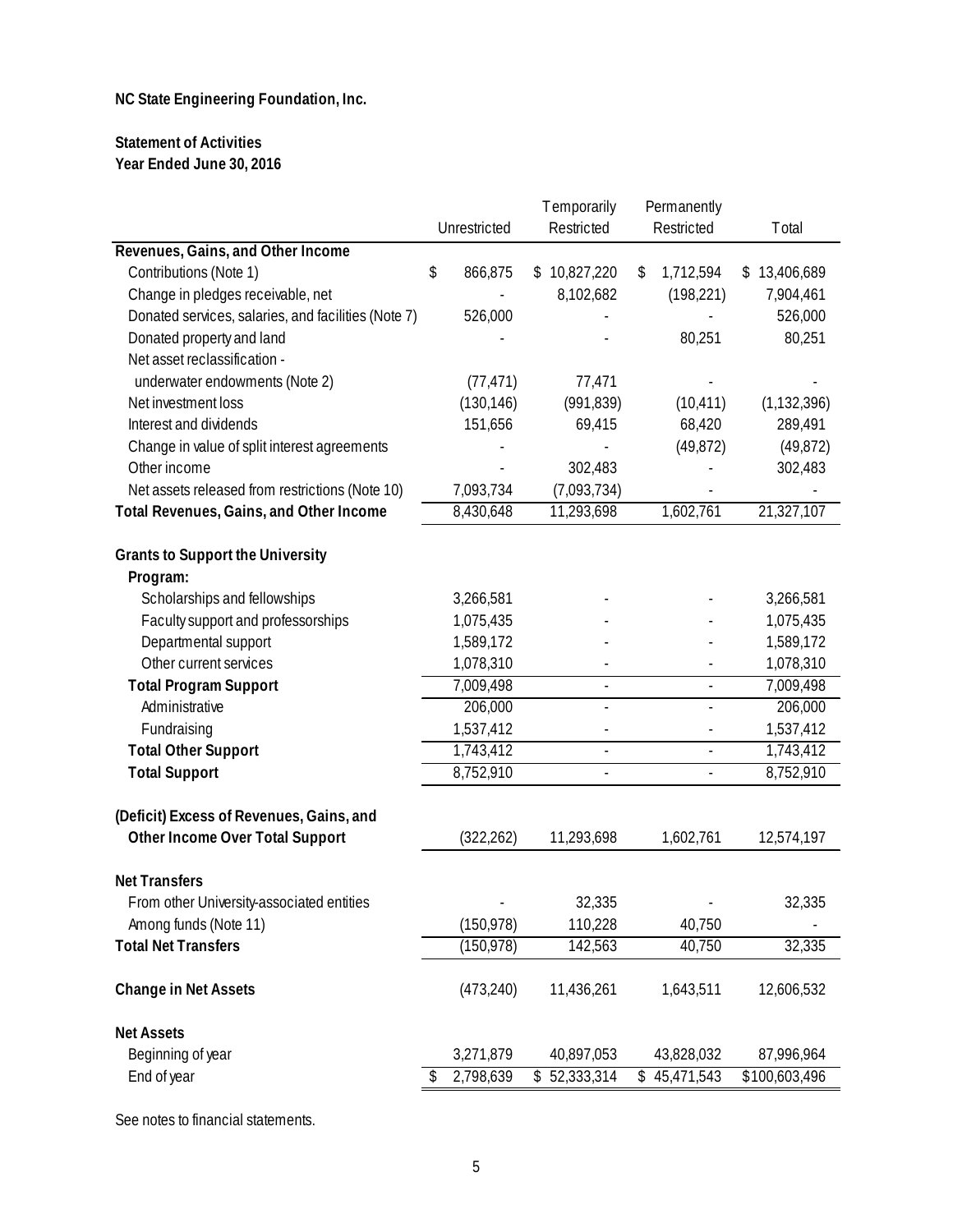### **Statements of Cash Flows Years Ended June 30, 2017 and 2016**

|                                                            |                 | 2017        | 2016             |
|------------------------------------------------------------|-----------------|-------------|------------------|
| <b>Cash Flows From Operating Activities</b>                |                 |             |                  |
| Change in net assets                                       | \$              | 12,433,479  | \$<br>12,606,532 |
| Adjustments to reconcile change in net assets to net       |                 |             |                  |
| cash provided by operating activities:                     |                 |             |                  |
| Contributions restricted for permanent endowment           |                 | (2,871,960) | (1,712,594)      |
| Net investment (income) loss                               |                 | (7,941,058) | 1,132,396        |
| Donated property and land                                  |                 | (95,000)    | (80, 251)        |
| Investment income restricted for split interest agreements |                 | (50,077)    | (68, 420)        |
| Change in value of split interest agreements               |                 | 190,971     | 49,872           |
| Externally managed irrevocable trust, net of liability     |                 |             | (37,651)         |
| Disposal of other assets                                   |                 | 43,404      |                  |
| Decrease (increase) in:                                    |                 |             |                  |
| Pledges receivable, net                                    |                 | 4,006,551   | (7,904,461)      |
| Receivable from University-associated entities             |                 | 25,153      | (166, 406)       |
| Other assets                                               |                 | (52,698)    | (15, 444)        |
| Increase (decrease) in:                                    |                 |             |                  |
| Accounts payable                                           |                 | 22,750      | (4,660)          |
| Due to others                                              |                 | (577, 233)  | 577,233          |
| Net Cash Provided by Operating Activities                  |                 | 5,134,282   | 4,376,146        |
|                                                            |                 |             |                  |
| <b>Cash Flows From Investing Activities</b>                |                 |             |                  |
| Proceeds from sale of donated property                     |                 | 156,596     |                  |
| Proceeds from sales of investments                         |                 | 4,286,729   | 3,331,835        |
| Purchases of investments                                   |                 | (5,985,412) | (2,983,140)      |
| Net Cash (Used in) Provided by Investing Activities        |                 | (1,542,087) | 348,695          |
|                                                            |                 |             |                  |
| <b>Cash Flows From Financing Activities</b>                |                 |             |                  |
| Contributions restricted for permanent endowment           |                 | 2,871,960   | 1,712,594        |
| Investment income restricted for split interest agreements |                 | 50,077      | 68,420           |
| Payments on life income fund obligations                   |                 | (204, 237)  | (267, 972)       |
| Net Cash Provided by Financing Activities                  |                 | 2,717,800   | 1,513,042        |
|                                                            |                 |             |                  |
| Net Increase in Cash and Cash Equivalents                  |                 | 6,309,995   | 6,237,883        |
|                                                            |                 |             |                  |
| Cash and Cash Equivalents                                  |                 |             |                  |
| Beginning of year                                          |                 | 11,777,349  | 5,539,466        |
| End of year                                                | \$              | 18,087,344  | \$<br>11,777,349 |
|                                                            |                 |             |                  |
| <b>Supplemental Disclosures of Noncash Activities</b>      |                 |             |                  |
| Donated services, salaries, and facilities                 | \$              | 789,000     | \$<br>526,000    |
| Transfers among funds                                      | $\overline{\$}$ | 683,691     | \$<br>150,978    |
|                                                            |                 |             |                  |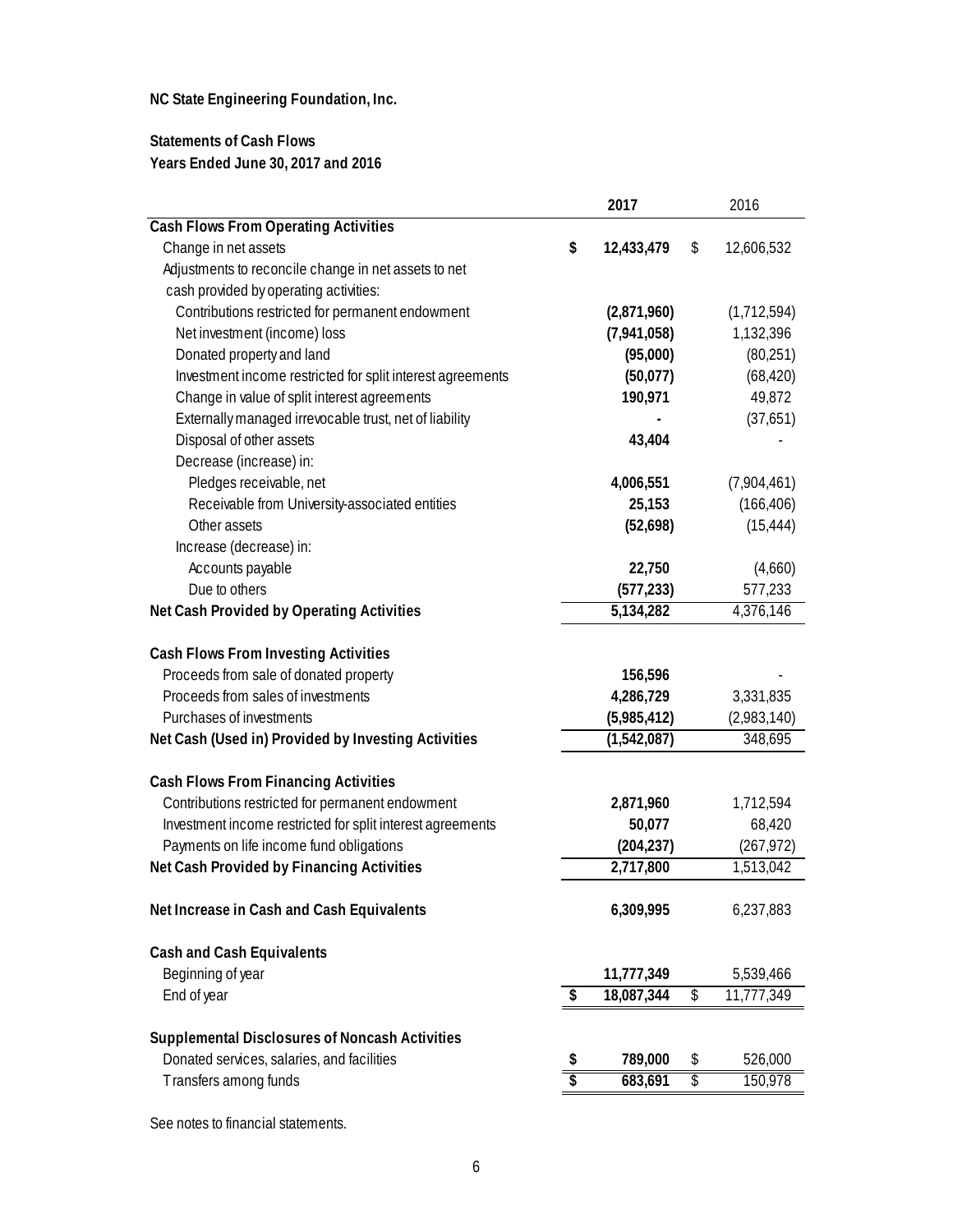**Notes to the Financial Statements For the Years Ended June 30, 2017 and 2016** 

### **Note 1. Nature of Activities and Significant Accounting Policies**

Nature of activities: The NC State Engineering Foundation, Inc., (the "Foundation") is one of a group of foundations which provide financial support exclusively to one or more of the colleges at North Carolina State University (the "University"). The Foundation, established in 1944, aids and promotes, by financial assistance and otherwise, education, research, and extension at the University's College of Engineering.

A summary of the Foundation's significant accounting policies follows:

Basis of accounting and presentation: The financial statements of the Foundation are prepared on the accrual basis of accounting in accordance with accounting principles generally accepted in the United States of America. In preparing its financial statements, the Foundation's net assets and revenues, expenses, gains, and losses are classified based on the existence or absence of donor-imposed restrictions. Accordingly, net assets of the Foundation and changes therein are classified and reported as follows:

Unrestricted net assets – Net assets that are not subject to donor-imposed stipulations.

Temporarily restricted net assets – Net assets subject to donor-imposed stipulations that may or will be met either by actions of the Foundation and/or by the passage of time.

Permanently restricted net assets – Net assets subject to donor-imposed stipulations that they be maintained permanently by the Foundation. Generally, the donors of these assets permit the Foundation to use all or part of the earnings on related investments for the donor-restricted purpose.

Cash and cash equivalents: For purposes of reporting cash flows, the Foundation considers all highly liquid instruments with an original maturity date of 90 days or less to be cash equivalents. Cash designated or restricted for long-term purposes is included with long-term investments. At times, the Foundation places deposits with a high quality financial institution that may be in excess of federal insurance limits.

Cash and cash equivalents consisted of accounts with the State Treasurer's Short Term Investment Fund (the "STIF"), and Paragon Bank. The STIF account maintained by the State Treasurer has the general characteristics of a demand deposit account in that participants may deposit and withdraw cash at any time without prior notice or penalty.

Intermediate investments: Intermediate investments consist of taxable municipal bonds, the NC State Investment Fund, Inc. Intermediate Term Fund (the "ITF"), and an account with the common*f*und Intermediate Term Fund for funds that can be invested for longer periods, but which are available in the event of short-term cash needs. These investments are reported at readily determinable fair values of \$9,256,683 and \$8,402,791 at June 30, 2017 and 2016, respectively. The cost of these investments was \$9,700,326 and \$8,730,612 as of June 30, 2017 and 2016, respectively.

Long-term investments: Long-term investments are stated at fair value based on readily determinable fair values, when available. Investments for which readily determinable fair values are not available are carried at estimated fair values as provided by the respective fund managers of the investments. The Foundation, in accordance with investment policies promulgated by its Board of Directors (the "Board"), invests with the NC State Investment Fund, Inc. Long-Term Investment Pool (the "LTIP"). In addition, the Foundation has planned giving instruments invested with Kaspick.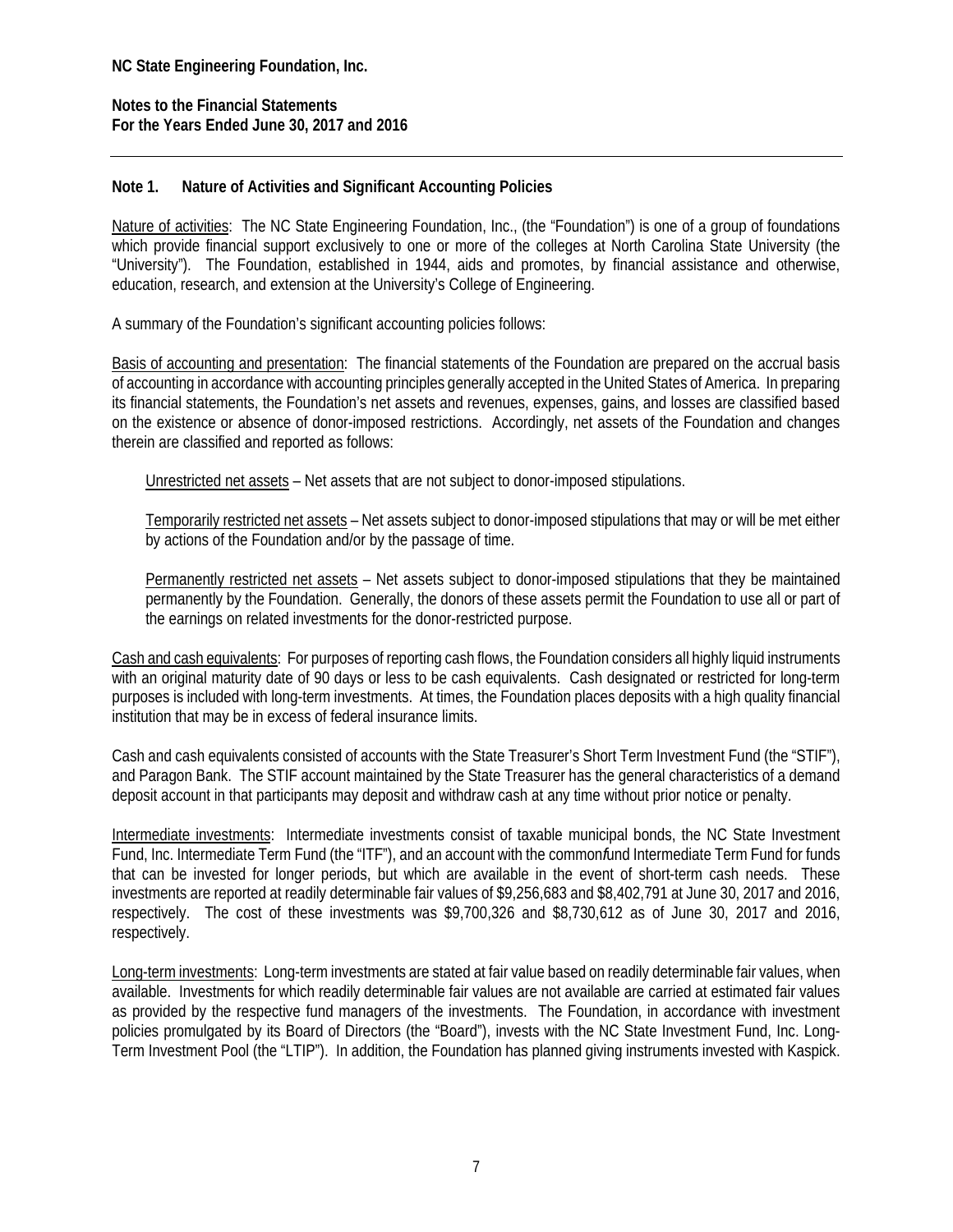### **Note 1. Nature of Activities and Significant Accounting Policies (continued)**

Pledges receivable: Unconditional pledges receivable are recognized as revenue and assets in the period received. Conditional pledges are recognized when the conditions on which they depend are substantially met.

Receivable from University-associated entities: Receivable from University-associated entities consisted of amounts due to the Foundation from other University-associated entities.

Donated property and land: Donated property and land are stated at cost. Cost for property and land acquired by gift is defined as market value on the date of the gift.

Other assets: Other assets includes a beneficial interest in a life insurance policy contributed to the Foundation and the Foundation is the owner of this policy. This gift is recorded at current cash surrender value net any loans outstanding on the policy. The cash surrender value of the policy was \$40,600 and \$28,731 at June 30, 2017 and 2016, respectively. Other assets also includes accrued interest on municipal bonds, closely held stock, and stock held in an external brokerage account.

Contributions: Restricted contributions are segregated for income and expense reporting purposes; however, the assets are commingled. When a donor or grantor restriction expires because the stipulated time restriction ends or purpose restriction is accomplished, temporarily restricted net assets are reclassified to unrestricted net assets and reported as net assets released from restrictions in the statement of activities.

The University has a gift assessment program that supports Central Development and college-level fundraising efforts. A one-time fee of 5% is assessed on gifts that support current operations and facilities, with 3% designated for Central Development and 2% designated to the fundraising entity receiving the gift.

Investment income: Investment income is allocated on the basis of average fund balances for unrestricted and temporarily restricted net assets. For endowments, investment income is allocated on the "unit value" method of valuing interest in an investment portfolio and the investment earnings are recorded as unrestricted, temporarily restricted, or permanently restricted, as appropriate. Earnings from investments are net of investment fees of \$289,619 and \$283,442 for the years ended June 30, 2017 and 2016, respectively. Gains and losses on sales of investments are allocated on the unit value method. Investment income on investments owned individually by one fund is directly allocated to the owning fund.

As part of the University's gift assessment program, an annual fee of 0.50% is assessed on the average twenty-quarter market value of assets held in the investment portfolio, with 0.25% designated for University Advancement and 0.25% designated to college-level fundraising efforts. In addition, an assessment of 0.75% is charged by the Foundation on the average twenty-quarter market value of the assets held in the investment portfolio, for the support of Foundation fundraising activities.

Accounts payable: Accounts payable includes amounts disbursed by the University on behalf of the Foundation for payment of various normal operating expenses of \$101,494 and \$78,744 as of June 30, 2017 and 2016, respectively.

Due to others: Due to others at June 30, 2017 and 2016 consisted of \$0 and \$577,233, respectively, due to other associated entities.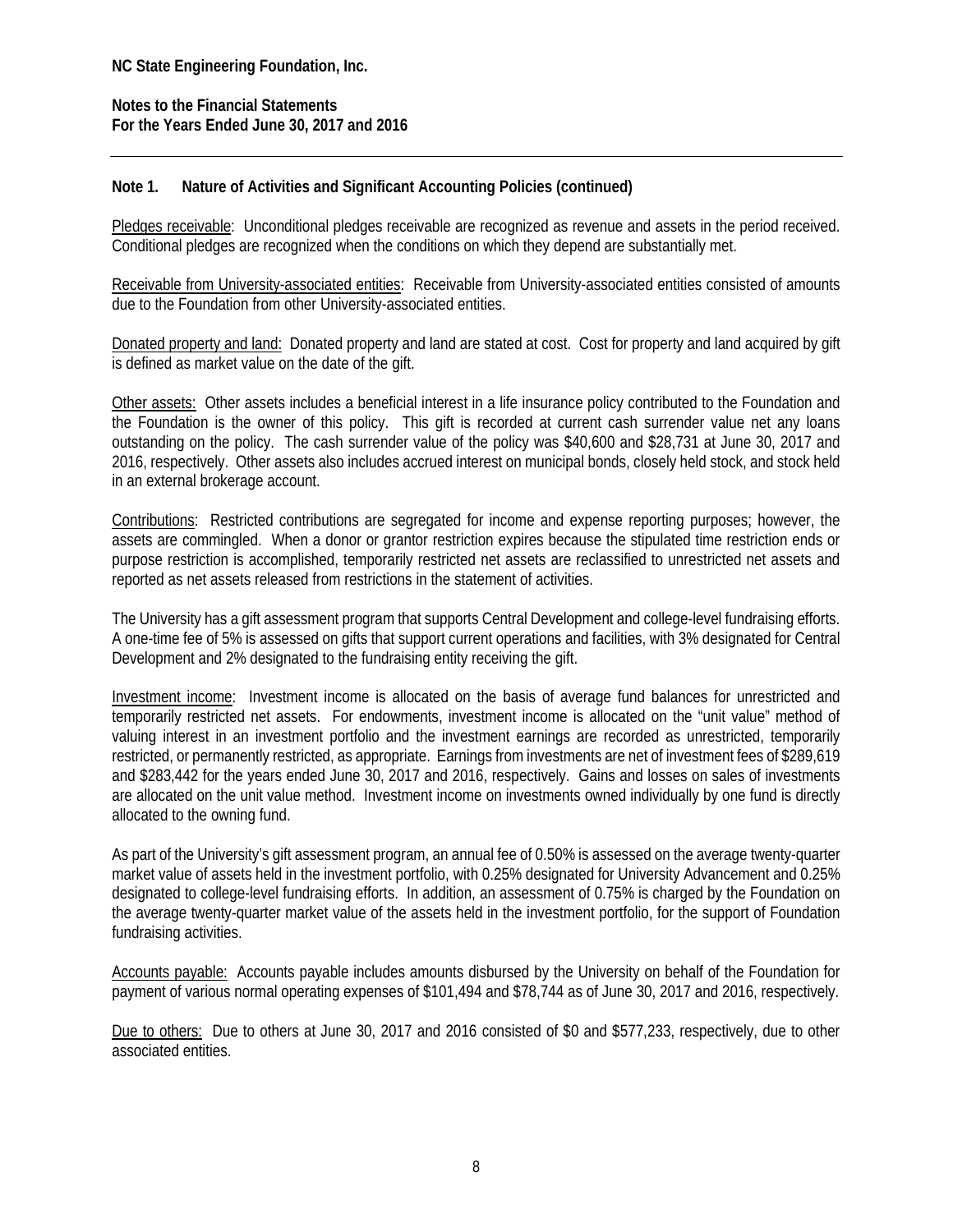### **Note 1. Nature of Activities and Significant Accounting Policies (continued)**

Estimates: The preparation of financial statements in accordance with generally accepted accounting principles requires management to make estimates and assumptions that affect reported amounts of assets and liabilities and the disclosure of contingent assets and liabilities at the date of the financial statements as well as the reported amounts of revenues and expenses during the reporting period. Actual results could differ from those estimates.

Income taxes and uncertain tax positions: The Foundation is exempt from income taxes under Section 501(c)(3) of the Internal Revenue Code and is classified as other than a private foundation. The Foundation had no significant unrelated trade or business income for 2017 and 2016. Therefore, no provision for income taxes has been reflected in the accompanying financial statements.

Accounting principles generally accepted in the United States of America require management to evaluate tax positions taken by the organization and recognize a tax liability (or asset) if the organization has taken an uncertain position that more likely than not would be sustained upon examination by the IRS. Management has analyzed the tax positions taken by the Foundation, and has concluded that as of June 30, 2017 and 2016, there are no uncertain positions taken or expected to be taken that would require recognition of a liability (or asset) or disclosure in the financial statements. The Foundation is subject to routine audits by taxing jurisdictions; however, there are currently no audits for any tax periods in progress. Management believes it is no longer subject to income tax examinations for years prior to 2013.

### **Note 2. Endowment**

The Foundation's endowment consists of approximately 410 individual funds established for a variety of purposes related to the mission of the University. The endowment includes both donor-restricted endowments and funds designated by the Foundation's Board to function as endowments. Net assets associated with endowment funds are classified and reported based on the existence or absence of donor-imposed restrictions. The majority of the Foundation's signed endowment gift agreements with donors have donor-imposed restrictions which stipulate that principal shall not be used to fund spending.

Interpretation of relevant law: The Uniform Prudent Management of Institutional Funds Act ("UPMIFA") was adopted in North Carolina as NC General Statute 36E effective March 17, 2009. UPMIFA defines a prudence standard for management and investment of institutional funds. As a result of the Foundation's interpretation of UPMIFA and the signed endowment agreements with donors, the Foundation classifies as permanently restricted net assets (a) the original value of gifts donated to the permanent endowment, (b) the original value of subsequent gifts to the permanent endowment, and (c) accumulations to the permanent endowment that are required by the applicable donor gift instrument. The remaining portion of the donor-restricted endowment fund that is not classified in permanently restricted net assets is classified as temporarily restricted net assets until those amounts are appropriated for expenditure by the foundation's endowment spending policy.

Funds with deficiencies: From time to time, the fair value of assets associated with individual donor-restricted endowment funds may fall below the original gift value. These deficiencies generally result from unfavorable market fluctuations which produce unrealized losses to the fund or spending of corpus in accordance to the gift agreement. Deficiencies of this nature are reported in unrestricted net assets and were (\$432) and (\$77,471) as of June 30, 2017 and 2016, respectively.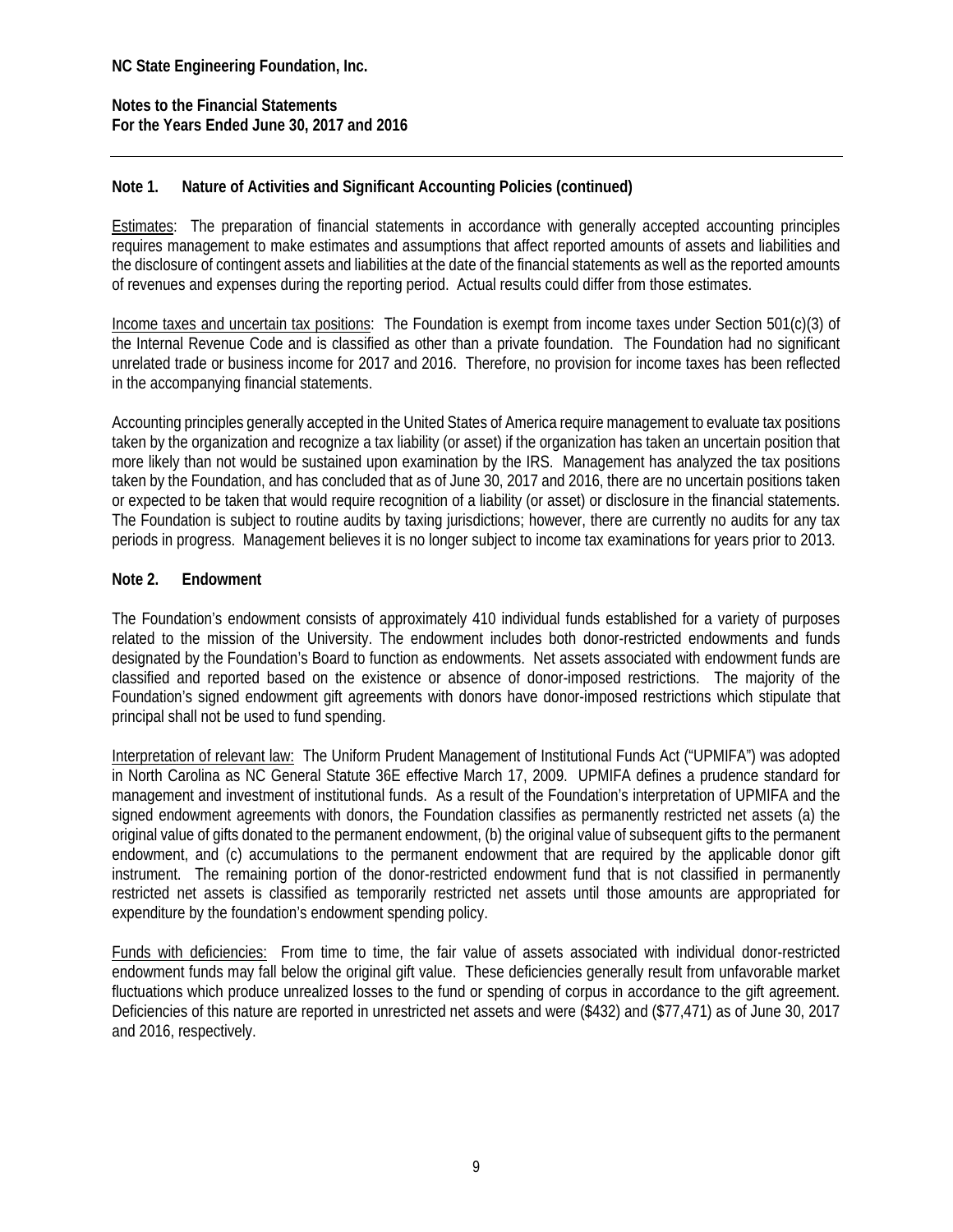**Notes to the Financial Statements For the Years Ended June 30, 2017 and 2016** 

### **Note 2. Endowment (continued)**

Investment return objectives and risk parameters: The Foundation has adopted investment and spending policies for endowment assets that attempt to provide a stable stream of funding to programs supported by its endowment while seeking to maintain the purchasing power of the endowment assets. Endowment assets include those assets of donorrestricted funds that the organization must hold in perpetuity or for donor-specified periods as well as board-designated funds. The endowment assets are invested through the LTIP in a manner that is intended to produce results that exceed a 70% MSCI/ACWI Index/30% Barclays Aggregate Bond Index benchmark over rolling five and ten year periods while assuming a moderate level of investment risk.

Spending policy: The Foundation has a policy of appropriating for programmatic spending each year 4% of its endowment fund's average market value over the prior twenty quarters through the fiscal year-end preceding the fiscal year in which the spending is planned. This is consistent with the Foundation's objective to maintain the purchasing power of the endowment assets held in perpetuity or for a specified term as well as to provide additional real growth through new gifts and investment return. However, in declining market conditions, many newer endowments are not able to fund spending at the 4% level. Unless the gift instrument specifies otherwise, up to 15% of the corpus of an endowment may be expended if reserves are not sufficient to fund the programmatic spending amount, subject to the guidelines provided by UPMIFA. However, if the gift instrument does not allow spending of corpus, the Foundation does not initiate or renew spending for the individual endowments affected by declining market conditions until their market value has been recovered and exceeds their original gift value. In establishing the spending policy, the Foundation considered the long-term expected return on its endowment. Spending budgets were calculated at \$1,992,880 and \$2,043,235 for fiscal years 2017 and 2018, respectively.

Strategies employed for achieving investment objectives: For the long term, the primary investment objective for the LTIP is to earn a total return (net of investment and custodial fees), within prudent levels of risk, which is sufficient to maintain in real terms the purchasing power of the LTIP and to meet the spending needs of the University. To meet this investment objective, the LTIP invests in various asset classes to offer diversification. The purpose of diversification is to provide reasonable assurance that no single security or class of securities will have a disproportionate impact on the performance of the total fund.

The LTIP is diversified both by asset class (e.g. common stocks and fixed income securities) and within asset classes (e.g., within common stocks by economic sector, geographic area, industry, quality, and size). In addition, the LTIP seeks to diversify exposure to all asset classes through the use of multiple managers that use a variety of investment approaches.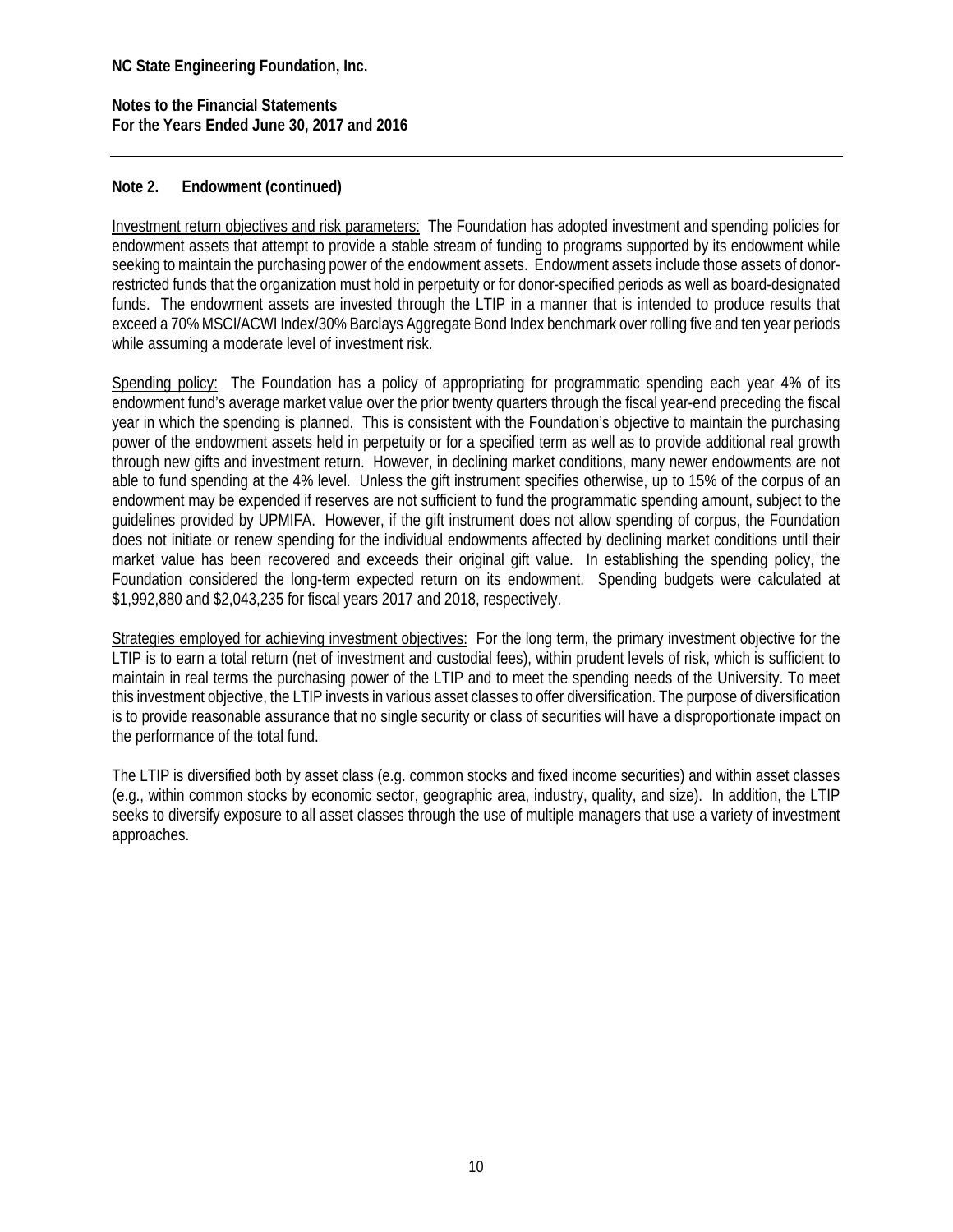## **Note 2. Endowment (continued)**

The following represents changes in endowment net assets for the fiscal year ended June 30, 2017:

|                                                    |              |           | Temporarily |             |                   | Permanently |   |             |
|----------------------------------------------------|--------------|-----------|-------------|-------------|-------------------|-------------|---|-------------|
|                                                    | Unrestricted |           | Restricted  |             | <b>Restricted</b> |             |   | Total       |
| Endowment net assets, beginning of year            |              | 2,088,009 | S           | 20,882,809  | S                 | 45,471,543  | S | 68,442,361  |
| Net asset reclassification - underwater endowments |              | 77,039    |             | (77, 039)   |                   |             |   |             |
| Endowment net assets after reclassification        |              | 2,165,048 |             | 20,805,770  |                   | 45,471,543  |   | 68,442,361  |
| Total investment return                            |              | 740.091   |             | 7.039.175   |                   | 293.248     |   | 8,072,514   |
| Contributions, including change in accrued pledges |              |           |             |             |                   |             |   |             |
| and other income                                   |              |           |             | 12,440      |                   | 2,966,292   |   | 2,978,732   |
| Appropriations of endowment assets for expenditure |              | (218,910) |             | (2,484,430) |                   |             |   | (2,703,340) |
| Change in value of split interest agreements       |              |           |             |             |                   | (190.971)   |   | (190, 971)  |
| Other changes:                                     |              |           |             |             |                   |             |   |             |
| <b>Transfers</b>                                   |              |           |             | (173,721)   |                   | 683.691     |   | 509,970     |
| Endowment net assets, end of year                  |              | 2.686.229 | S           | 25.199.234  |                   | 49.223.803  |   | 77.109.266  |

The following represents endowment net asset composition by type of fund, as of June 30, 2017:

|                                      |              | Temporarily              |      | Permanently    |            |
|--------------------------------------|--------------|--------------------------|------|----------------|------------|
|                                      | Unrestricted | Restricted               |      | Restricted     | Total      |
| Undesignated - underwater endowments | (432)        |                          | - \$ | - \$           | (432)      |
| Board-designated endowment funds     | 2,478,760    | $\overline{\phantom{0}}$ |      | $\blacksquare$ | 2,478,760  |
| Donor-designated endowment funds     | 207.901      | 25.199.234               |      | 49.223.803     | 74,630,938 |
| Total funds                          | 2.686.229    | 25,199,234               | - \$ | 49,223,803     | 77.109.266 |

The following represents changes in endowment net assets for the fiscal year ended June 30, 2016:

|                                                    |              | Temporarily |             | Permanently |            |                  |
|----------------------------------------------------|--------------|-------------|-------------|-------------|------------|------------------|
|                                                    | Unrestricted |             | Restricted  |             | Restricted | <b>T</b> otal    |
| Endowment net assets, beginning of year            | 2,482,889    |             | 23,968,014  | S           | 43,828,032 | \$<br>70,278,935 |
| Net asset reclassification - underwater endowments | (77, 471)    |             | 77.471      |             |            |                  |
| Endowment net assets after reclassification        | 2.405.418    |             | 24.045.485  |             | 43.828.032 | 70,278,935       |
| Total investment return                            | (104, 064)   |             | (1,045,402) |             | 58,009     | (1,091,457)      |
| Contributions, including change in accrued pledges |              |             |             |             |            |                  |
| and other income                                   |              |             | 1.481       |             | 1.594.624  | 1,596,105        |
| Appropriations of endowment assets for expenditure | (213, 345)   |             | (2,352,920) |             |            | (2,566,265)      |
| Change in value of split interest agreements       |              |             |             |             | (49, 872)  | (49, 872)        |
| Other changes:                                     |              |             |             |             |            |                  |
| <b>Transfers</b>                                   |              |             | 234,165     |             | 40,750     | 274.915          |
| Endowment net assets, end of year                  | 2.088.009    |             | 20,882,809  |             | 45,471,543 | 68,442,361       |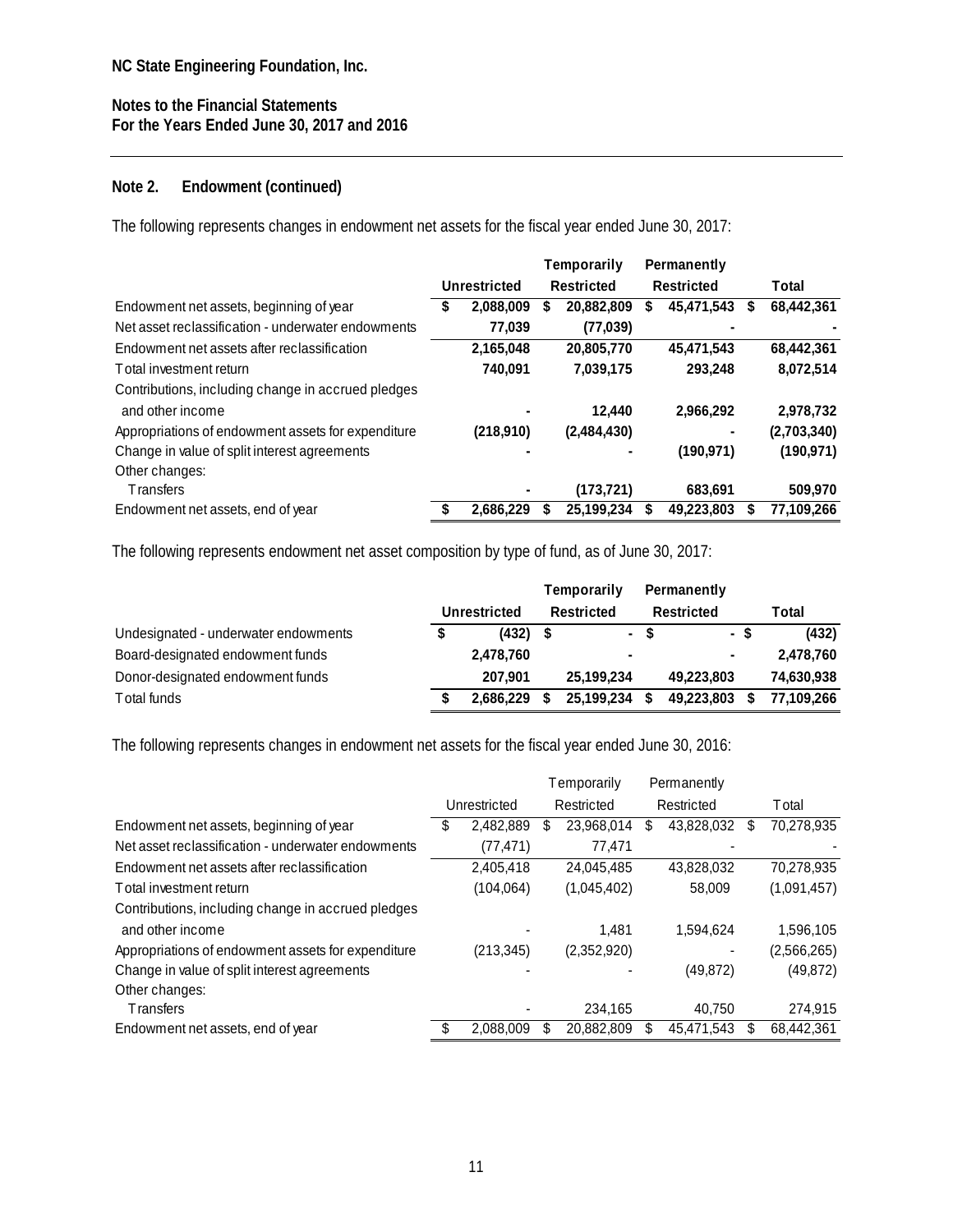### **Note 2. Endowment (continued)**

The following represents endowment net asset composition by type of fund, as of June 30, 2016:

|                                      |               | Temporarily |      | Permanently              |            |
|--------------------------------------|---------------|-------------|------|--------------------------|------------|
|                                      | Unrestricted  | Restricted  |      | Restricted               | T otal     |
| Undesignated - underwater endowments | $(77.471)$ \$ |             | $-5$ | - \$                     | (77, 471)  |
| Board-designated endowment funds     | 2,015,281     |             |      | $\overline{\phantom{a}}$ | 150.199    |
| Donor-designated endowment funds     | 150.199       | 20.882.809  |      | 45.471.543               | 68,369,633 |
| Total funds                          | 2.088.009     | 20,882,809  |      | 45.471.543               | 68,442,361 |

### **Note 3. Long-Term Investments**

The Foundation invests in various investment securities. Investment securities are exposed to various risks such as interest rate, market, and credit risks. Due to the level of risk associated with certain investment securities, it is at least reasonably possible that changes in the values of investment securities will occur in the near term and that such change could materially affect the amounts reported in the statements of financial position.

Long-term investments consisted of the following at June 30:

|                                          |      |            | 2017 |            |  |            | 2016 |            |
|------------------------------------------|------|------------|------|------------|--|------------|------|------------|
|                                          | Fair |            |      |            |  |            |      | Fair       |
|                                          |      | Cost       |      | Value      |  | Cost       |      | Value      |
| <b>STIF</b>                              |      | 793.650    |      | 793.650    |  | 234,516    |      | 234,516    |
| NC State Investment Fund, Inc. Long-Term |      |            |      |            |  |            |      |            |
| Investment Pool (LTIP)                   |      | 47,624,990 |      | 74,072,152 |  | 45,641,609 |      | 64.946.286 |
| Life Income Funds                        |      | 2,650,621  |      | 2,771,467  |  | 3,607,292  |      | 3,748,942  |
|                                          |      | 51.069.261 |      | 77,637,269 |  | 49,483,417 |      | 68,929,744 |

As of June 30, 2017, approximately 88.9% of the LTIP was invested with the UNC Management Company ("UNCMC"), 2.2% was committed to or in other private equity investments with JP Morgan, Blackrock, and SEI, 8.3% was invested in Blackrock Liquid Policy Portfolio (the "LPP"), and 0.6% was invested in the STIF. The LTIP's net assets were valued at approximately \$870,450,000 and \$683,380,000 at June 30, 2017 and 2016, respectively. The Foundation's investment in LTIP represents approximately 8.5% and 9.5% of the member's equity of the LTIP at June 30, 2017 and 2016, respectively.

The Foundation's investments in Life Income Funds consist of a diversified portfolio of bond and equity mutual funds.

### **Note 4. Fair Value Measurement**

The Fair Value Measurements and Disclosures Topic of the Financial Accounting Standards Board Accounting Standards Codification ("ASC") 820, provides a framework for measuring fair value under generally accepted accounting principles. ASC 820 defines fair value as the exchange price that would be received for an asset or paid to transfer a liability (an exit price) in the principal or most advantageous market for the asset or liability in an orderly transaction between market participants on the measurement date. ASC 820 requires that valuation techniques maximize the use of observable inputs and minimize the use of unobservable inputs. ASC 820 also establishes a fair value hierarchy, which prioritizes the valuation inputs into three broad levels.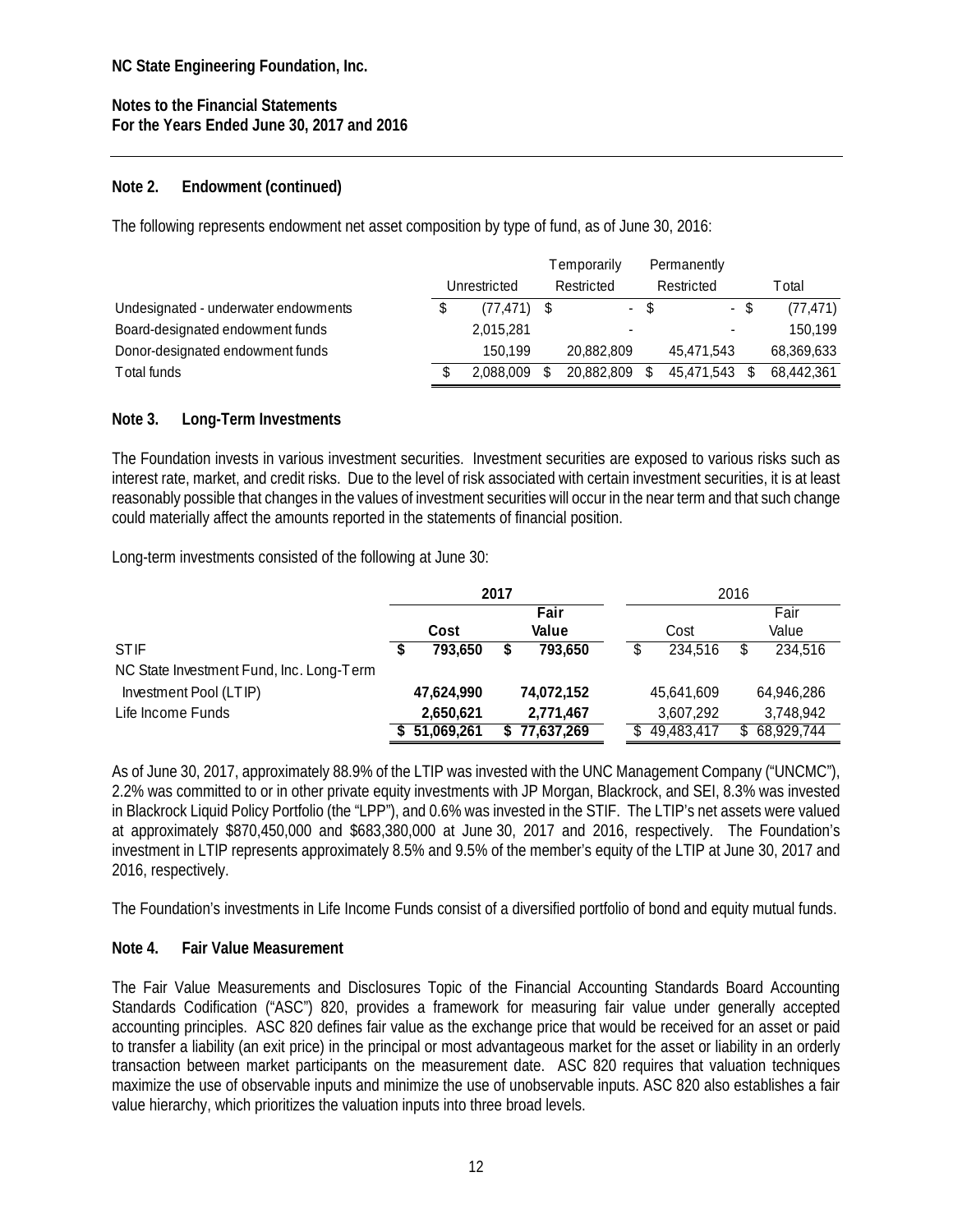### **Note 4. Fair Value Measurement (continued)**

The fair value hierarchy of inputs is summarized in the three broad levels listed below:

Level 1 – Valuations based on quoted prices in active markets for identical investments

Level 2 – Valuations based on quoted prices in inactive markets or for which all significant inputs are observable (including quoted prices for similar investments, interest rates, credit risks, etc.)

Level 3 – Valuations based on significant unobservable inputs (including the fund's own assumptions in determining the fair value of investments)

The Foundation's assets itemized below are measured at fair value on a recurring basis as of June 30:

|                                             | 2017 |         |         |            |    |            |                         |            |  |  |
|---------------------------------------------|------|---------|---------|------------|----|------------|-------------------------|------------|--|--|
|                                             |      | Level 1 | Level 2 |            |    | Level 3    | <b>Total Fair Value</b> |            |  |  |
| <b>STIF</b>                                 |      | 793,650 | S       |            |    | ٠          | C                       | 793,650    |  |  |
| <b>Municipal Bonds</b>                      |      |         |         | 2,004,051  |    |            |                         | 2,004,051  |  |  |
| Commonfund Intermediate Term Fund           |      |         |         | 2,967,638  |    |            |                         | 2,967,638  |  |  |
| NC State Investment Fund, Inc. Intermediate |      |         |         |            |    |            |                         |            |  |  |
| Term Fund (ITF)                             |      |         |         | 4,284,994  |    |            |                         | 4,284,994  |  |  |
| NC State Investment Fund, Inc. Long-Term    |      |         |         |            |    |            |                         |            |  |  |
| Investment Pool (LTIP)                      |      |         |         |            |    | 74,072,152 |                         | 74,072,152 |  |  |
| Life Income Funds                           |      |         |         | 2,771,467  |    |            |                         | 2,771,467  |  |  |
|                                             |      | 793,650 | S.      | 12,028,150 | S. | 74,072,152 | S                       | 86,893,952 |  |  |

|                                             | 2016 |         |    |            |  |              |                  |            |  |  |  |
|---------------------------------------------|------|---------|----|------------|--|--------------|------------------|------------|--|--|--|
|                                             |      | _evel 1 |    | Level 2    |  | Level 3      | Total Fair Value |            |  |  |  |
| <b>STIF</b>                                 |      | 234,516 | S  |            |  |              | S.               | 234,516    |  |  |  |
| <b>Municipal Bonds</b>                      |      |         |    | 1,066,885  |  |              |                  | 1,066,885  |  |  |  |
| Commonfund Intermediate Term Fund           |      |         |    | 3,010,850  |  |              |                  | 3,010,850  |  |  |  |
| NC State Investment Fund, Inc. Intermediate |      |         |    |            |  |              |                  |            |  |  |  |
| Term Fund (ITF)                             |      |         |    | 4,325,056  |  |              |                  | 4,325,056  |  |  |  |
| NC State Investment Fund, Inc. Long-Term    |      |         |    |            |  |              |                  |            |  |  |  |
| Investment Pool (LTIP)                      |      |         |    |            |  | 64,946,286   |                  | 64,946,286 |  |  |  |
| Life Income Funds                           |      |         |    | 3,748,942  |  |              |                  | 3,748,942  |  |  |  |
|                                             |      | 234,516 | S. | 12,151,733 |  | \$64,946,286 | S                | 77,332,535 |  |  |  |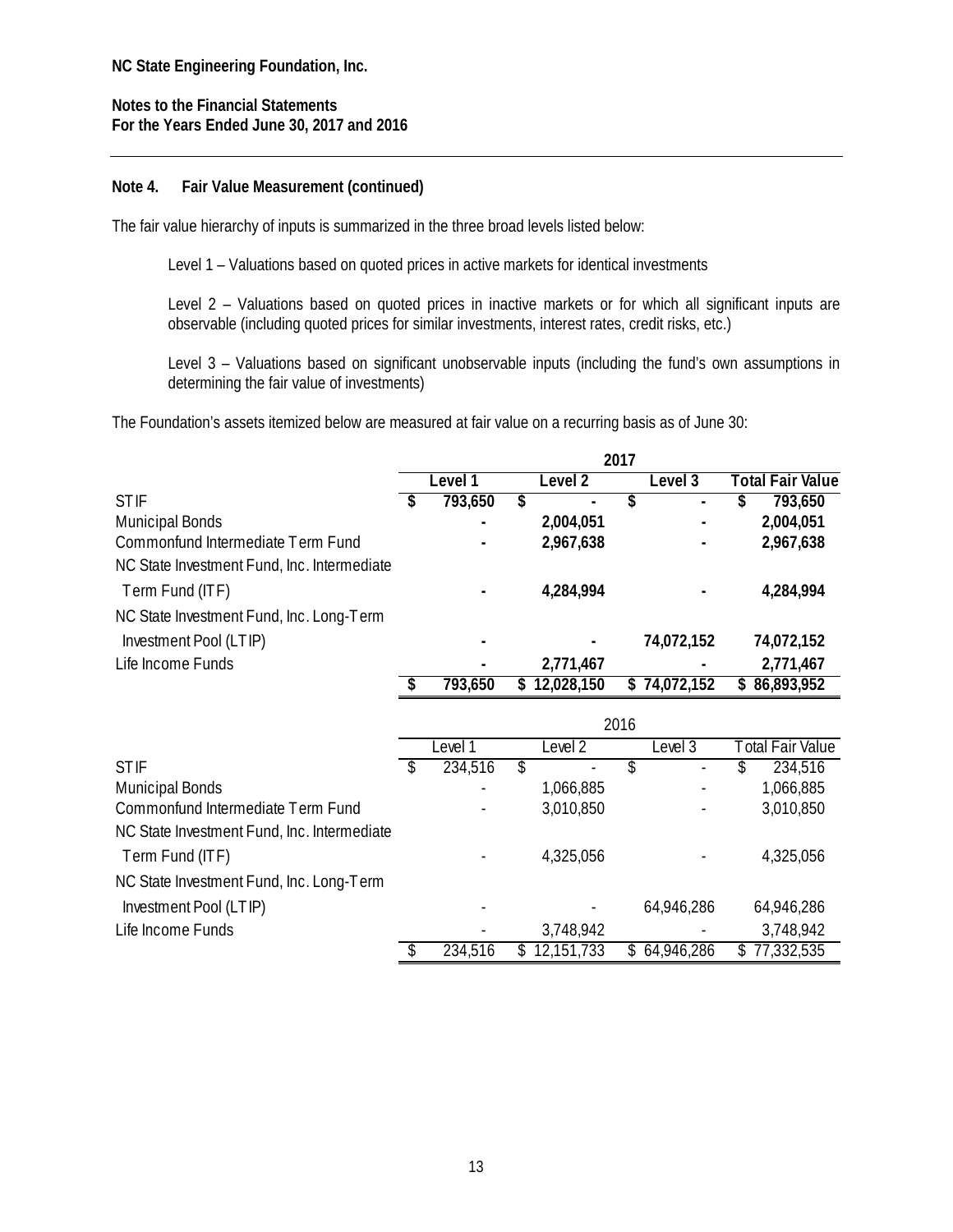### **Note 4. Fair Value Measurement (continued)**

The following is a reconciliation of the assets measured at fair value on a recurring basis in which significant unobservable inputs (Level 3) were used in determining value for the years ended June 30:

|                                        | 2017                       |  | 2016                       |  |  |  |
|----------------------------------------|----------------------------|--|----------------------------|--|--|--|
|                                        | <b>NC State Investment</b> |  | <b>NC State Investment</b> |  |  |  |
|                                        | Fund, Inc. LTIP            |  | Fund, Inc. LTIP            |  |  |  |
| Beginning balance                      | \$<br>64,946,286           |  | 65,772,642                 |  |  |  |
| Participant additions                  | 3,990,000                  |  | 2,805,000                  |  |  |  |
| Investment income                      | 36,020                     |  | 8,928                      |  |  |  |
| Realized gains                         | 933,443                    |  | 619,466                    |  |  |  |
| Unrealized appreciation (depreciation) | 7,142,485                  |  | (1,402,909)                |  |  |  |
| Participant withdrawals                | (2,703,340)                |  | (2,578,518)                |  |  |  |
| Expenses                               | (272, 742)                 |  | (278, 323)                 |  |  |  |
| Ending balance                         | 74,072,152                 |  | 64,946,286                 |  |  |  |

Following is a description of the valuation methodologies used for assets measured at fair value:

STIF – This investment has the general characteristics of a demand deposit account in that participants may deposit and withdraw cash at any time without prior notice or penalty.

Municipal Bonds – Valued by the custodian using a computerized pricing service or, for less actively traded issues, using a yield-based matrix system.

common*f*und Intermediate Term Fund – Valued using the net asset value ("NAV") per share of the fund provided by the fund manager. The Foundation considers this the best estimate of fair value for investments that do not have a quoted market price.

NC State Investment Fund, Inc. Intermediate Term Fund ("ITF") – This investment is a combination of publicly traded mutual funds valued at quoted market prices.

The NC State Investment Fund, Inc. Long-Term Investment Pool ("LTIP") – The LTIP's investment in UNCMC is valued using the net asset value per share of the fund provided by the fund manager. The LTIP's private equity investments are initially valued based on transaction price with subsequent valuation adjustments based on trading multiples of comparable public companies adjusted for differences in factors such as liquidity. The LTIP's investment in LPP is valued at the closing price of the exchange-traded fund's shares. The LTIP also has an investment in the STIF, valued as described above.

Life Income Funds – These investments are a combination of exchange-traded equity and fixed income securities valued at quoted market prices.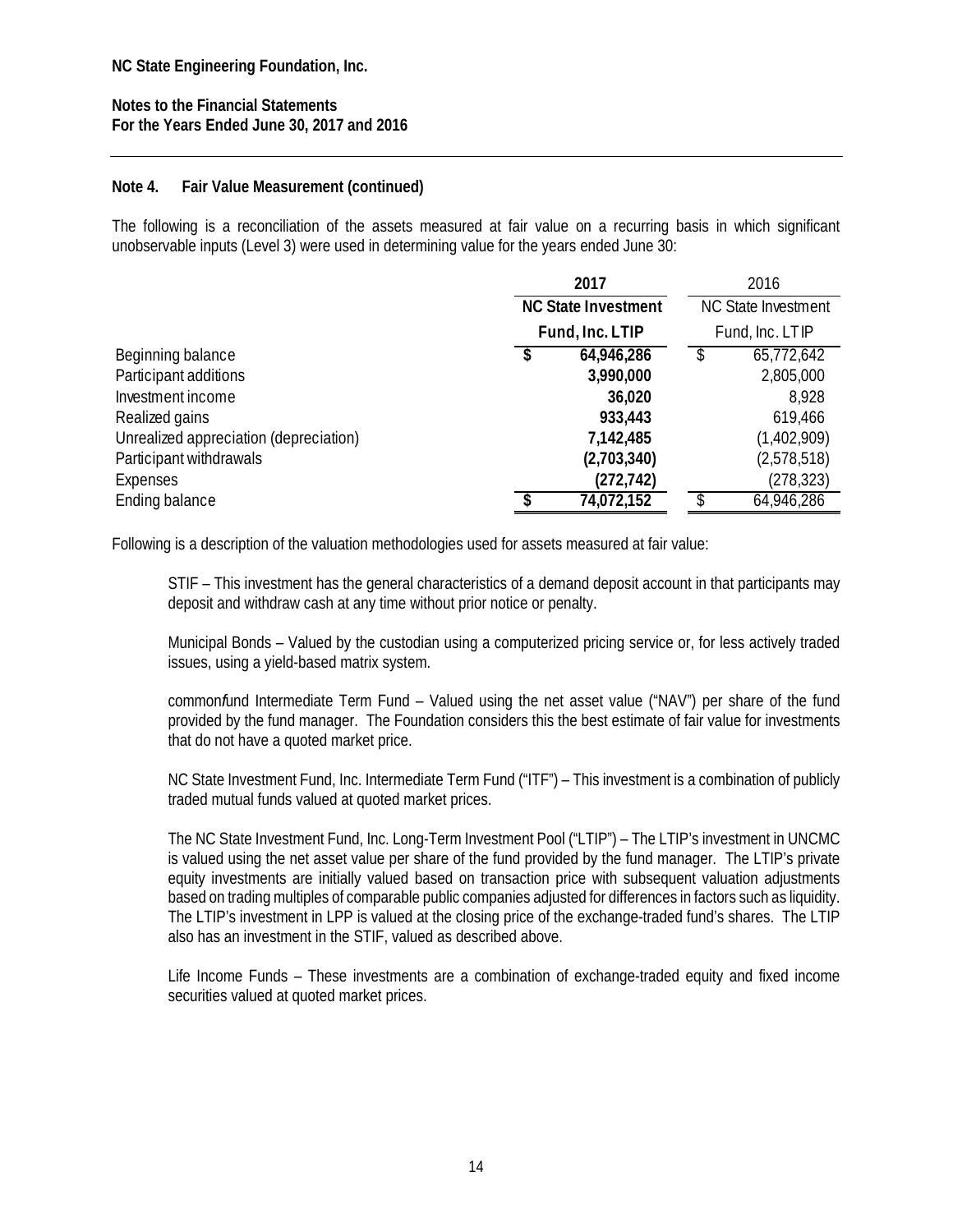**Notes to the Financial Statements For the Years Ended June 30, 2017 and 2016** 

### **Note 5. Life Income Funds**

The financial statements include assets and liabilities of charitable gift annuities and unitrust agreements for which the Foundation is the trustee. The grantors and/or beneficiaries retain future income interests in these assets until their death. These life income funds are recorded at fair value at the date of gift. Life income funds at June 30, 2017 and 2016 have asset balances of \$2,771,467 and \$3,748,942, respectively.

The liabilities for distributions to the grantors and/or beneficiaries are computed using Internal Revenue Code annuity valuation tables, the distribution terms of the agreement, and the life expectancy of the beneficiaries. Liabilities were \$1,569,689 and \$1,672,068 at June 30, 2017 and June 30, 2016, respectively. Payments from these funds were \$204,237 and \$267,972 during the years ended June 30, 2017 and 2016, respectively. An unrestricted reserve account was established in the Foundation's Charitable Gift Annuity ("CGA") pool to receive 5% from all new CGAs established to offset the liabilities for any annuities that reach exhaustion. The goal is to build the unrestricted reserve fund to equal 5% of the total value of the Foundation's CGA pool. As of June 30, 2017 and 2016, the CGA reserve balance was \$11,894 and \$12,201, respectively.

In addition to the above life income funds, the Foundation was named the recipient of an externally managed trust in 2016 which represents irrevocable life income funds with a market value totaling \$110,100 and life income funds payable of \$64,181 and \$53,392 as of June 30, 2017 and 2016, respectively. The Foundation is not serving as trustee for these funds. These life income funds have been reflected in the accompanying consolidated financial statements at their fair value. Estimated future distributions to the beneficiaries have been reflected in the accompanying consolidated financial statements and were computed using Internal Revenue Code annuity valuation tables, the distribution terms of the agreements, and the life expectancy of the beneficiaries.

#### **Note 6. Pledges Receivable**

Pledges receivable consisted of the following at June 30:

|                                                              |   | 2017       | 2016       |
|--------------------------------------------------------------|---|------------|------------|
| Receivable in less than one year                             |   | 2,683,758  | 7,172,531  |
| Receivable in one to five years                              |   | 6,038,036  | 5,059,023  |
| Receivable in greater than five years                        |   | 1,792,500  | 2,374,999  |
| Total pledges receivable, gross                              |   | 10,514,294 | 14,606,553 |
| Less allowance for uncollectible pledges                     |   | (526,000)  | (731,000)  |
| Less unamortized discount (discount rates of 1.20% to 2.19%) |   | (540, 103) | (420, 811) |
| Pledges receivable, net                                      | S | 9,448,191  | 13,454,742 |

An allowance for doubtful accounts has been established and is updated annually to reflect 5% of the Foundation's outstanding pledge balance. Active past due pledges receivable are reviewed twice yearly by the Advancement Services office in order to determine if it is appropriate to write off such pledges.

Two donors represent approximately \$3.2 million of the total undiscounted pledges receivable at June 30, 2017. Six donors represented approximately \$11.9 million of the total undiscounted pledges receivable at June 30, 2016.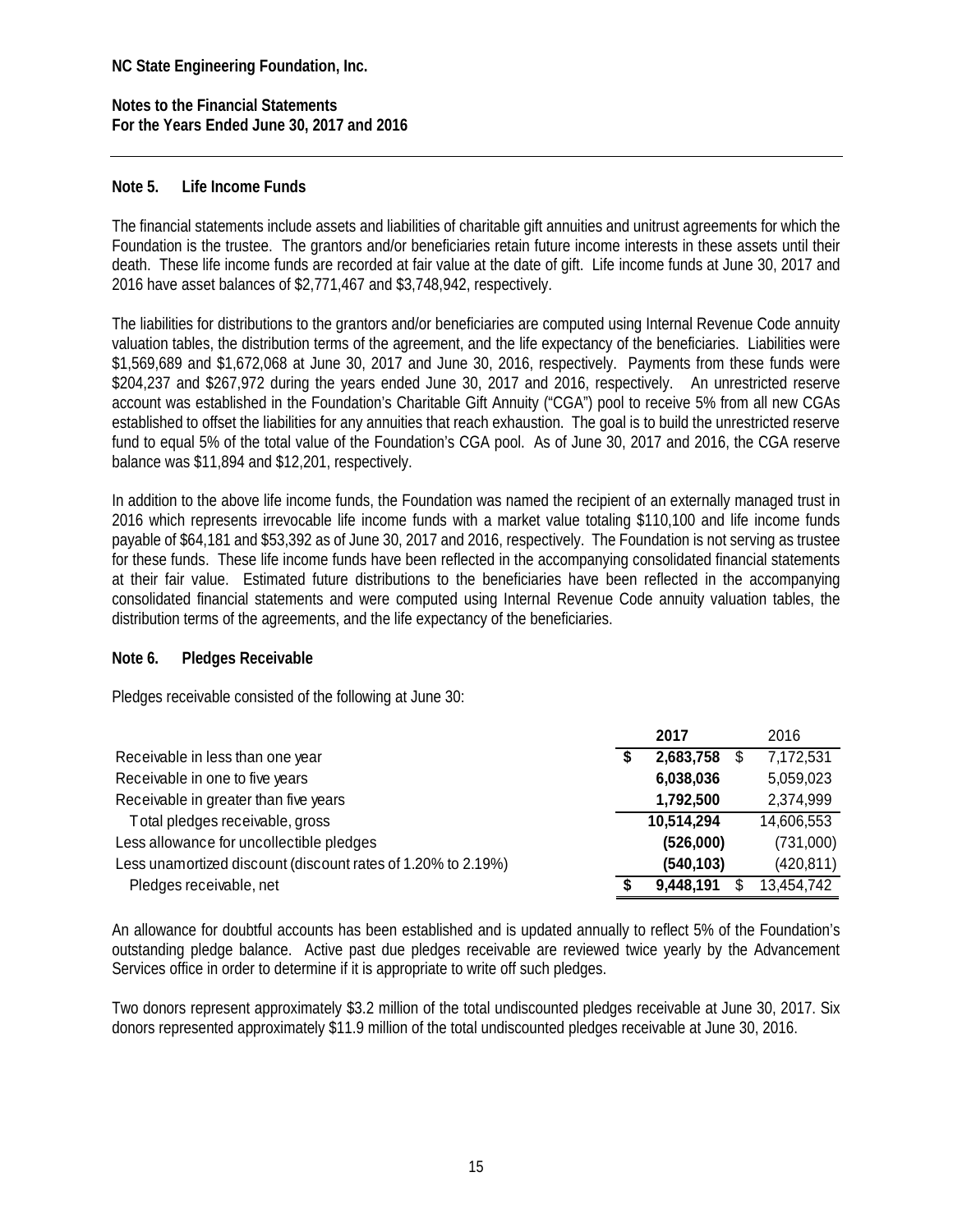**Notes to the Financial Statements For the Years Ended June 30, 2017 and 2016** 

### **Note 7. Donated Services, Salaries, and Facilities**

Donated services in the amount of \$158,000 and \$129,000 for the years ended June 30, 2017 and 2016, respectively, have been reflected in the accompanying financial statements for services provided by the University Treasurer's Division. In addition, donated salaries and facilities provided by the University for college development personnel in the amount of \$631,000 and \$397,000 for the years ended June 30, 2017 and 2016, respectively, have been reflected in the accompanying financial statements.

### **Note 8. Temporarily Restricted Net Assets**

Temporarily restricted net assets are available for the following purposes at June 30:

|                                    | 2017 |              |    | 2016       |
|------------------------------------|------|--------------|----|------------|
| Scholarships and fellowships       | S.   | 2,112,151    | \$ | 2,145,305  |
| Faculty support and professorships |      | 779,338      |    | 866,633    |
| Research support                   |      | 4,817,322    |    | 4,731,494  |
| Pledges receivable, net            |      | 8,452,423    |    | 12,431,766 |
| Oval Project Fund                  |      | 13,608,723   |    | 6,403,312  |
| Endowment cumulative balance       |      | 25, 199, 234 |    | 20,882,809 |
| Other                              |      | 5,384,245    |    | 4,871,995  |
|                                    |      | \$60,353,436 | S. | 52,333,314 |

Temporarily restricted net asset grouping "Other" includes amounts designated for general college support and funds with multiple purposes.

### **Note 9. Permanently Restricted Net Assets**

Permanently restricted net assets are restricted as follows at June 30:

|                                                                       | 2017           | 2016             |
|-----------------------------------------------------------------------|----------------|------------------|
| Scholarships and fellowships                                          | \$43,989,163   | \$39,719,372     |
| Faculty support and professorships                                    | 6,564,864      | 4,994,298        |
| Research support                                                      | 405,323        | 375,510          |
| Pledges receivable, net                                               | 995,768        | 1,022,976        |
| NC State Engineering Foundation Academic Enhancement Fund             | 4,836,206      | 4,451,805        |
| Amounts reported as unrestricted or temporarily restricted net assets | (27, 885, 463) | (22,970,818)     |
| Other                                                                 | 20,317,942     | 17,878,400       |
|                                                                       | 49,223,803     | 45,471,543<br>\$ |

Permanently restricted net asset grouping "Other" includes amounts designated for general college support, research, and funds with multiple purposes.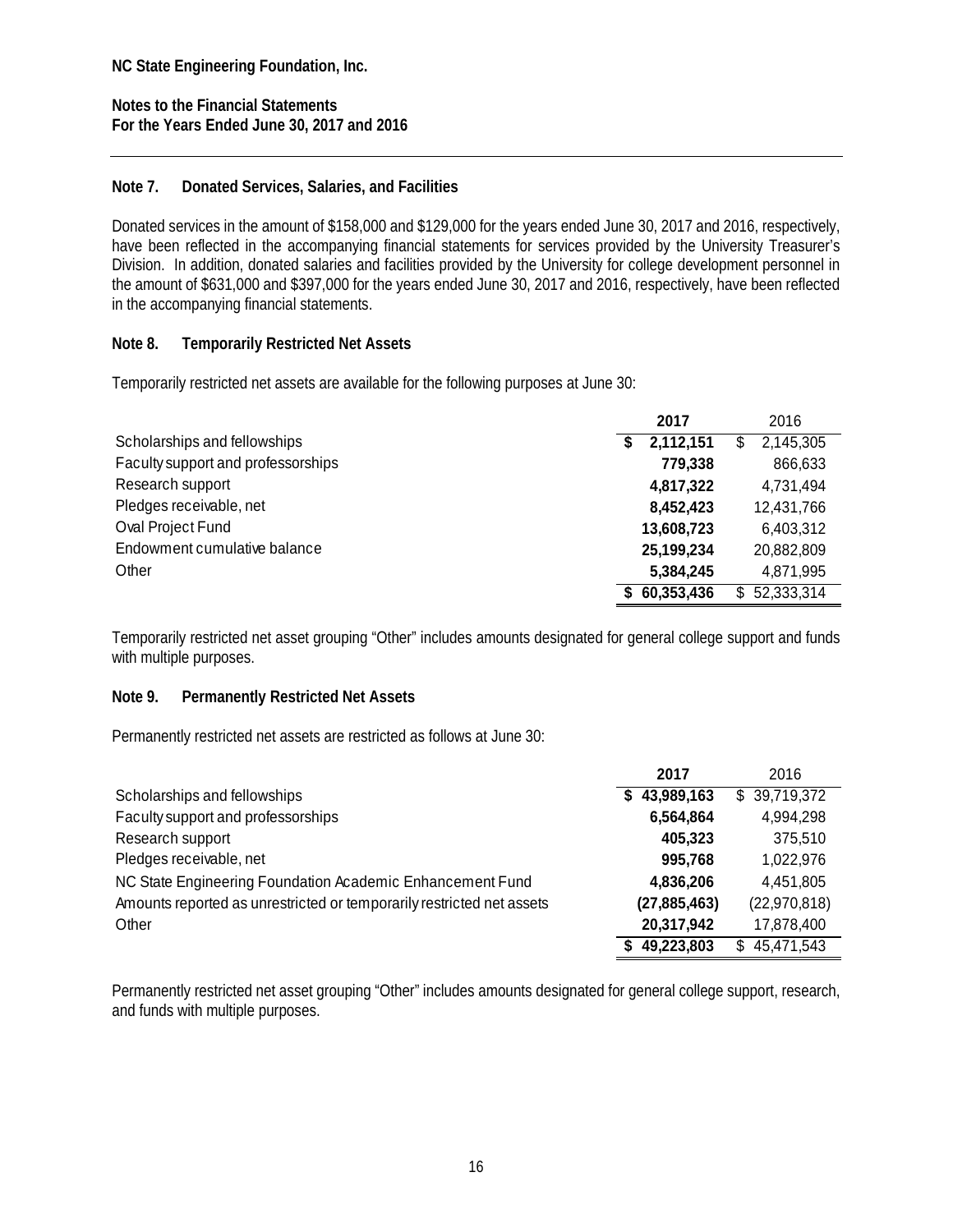**Notes to the Financial Statements For the Years Ended June 30, 2017 and 2016** 

### **Note 10. Net Assets Released From Donor Restrictions**

Net assets were released from donor restrictions as restrictions were met via the passage of time or by incurring expenses satisfying the restricted purposes specified by donors as follows during the years ended June 30:

|                                    | 2017      | 2016      |
|------------------------------------|-----------|-----------|
| Scholarships and fellowships       | 2,839,941 | 2,816,919 |
| Faculty support and professorships | 1,065,642 | 1,075,435 |
| Departmental support               | 1,274,937 | 1,416,959 |
| Administrative and fundraising     | 892,826   | 706,111   |
| Other                              | 1,183,218 | 1,078,310 |
|                                    | 7.256.564 | 7,093,734 |

Net assets released from restriction grouping "Other" includes amounts designated for general college support and funds with multiple purposes.

### **Note 11. Transfers Among Funds To Permanently Restricted**

The Foundation's policy requires a minimum gift amount to establish an endowment. Contributions received toward setting up an endowment which are less than the minimum amount are initially recorded as temporarily restricted net assets, as it is understood by the donor that if the endowment minimum is not reached, the corpus can be used for the intended purpose. When the endowment reaches the minimum endowment level, due to additional contributions, the endowment is transferred to permanently restricted net assets. For the years ended June 30, 2017 and 2016, net endowment transfers among funds were \$683,691 and \$40,750 respectively.

#### **Note 12. Subsequent Events**

The Foundation has evaluated subsequent events through October 13, 2017 the date which the financial statements were available to be issued, and there were none to report.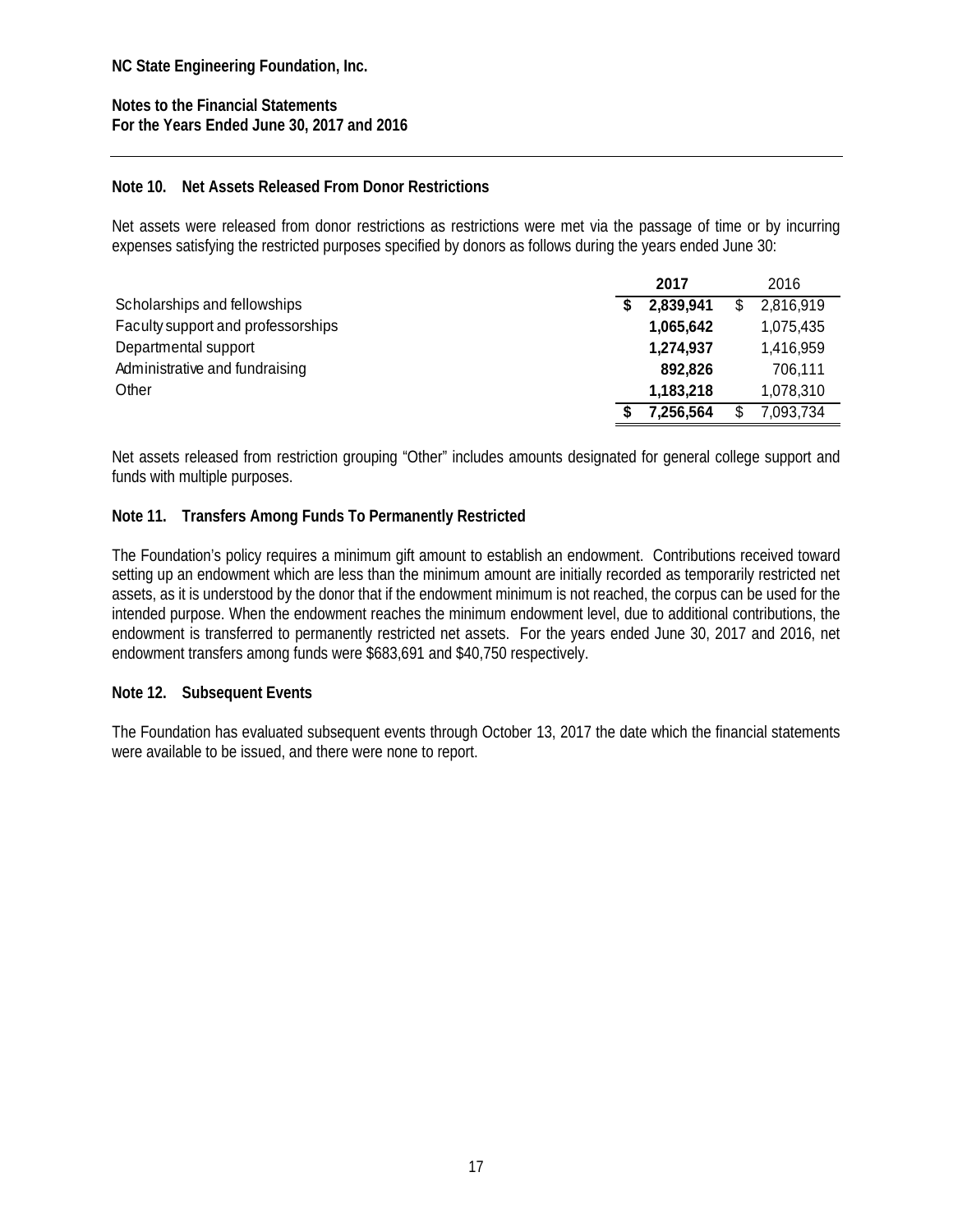### **General Fund Budget vs. Actual - Unaudited Year Ended June 30, 2017**

|                                    |    |               |    |           | Variance |              |  |
|------------------------------------|----|---------------|----|-----------|----------|--------------|--|
|                                    |    | <b>Budget</b> |    | Actual    |          | Over (Under) |  |
| Income                             |    |               |    |           |          |              |  |
| Contributions                      |    |               |    |           |          |              |  |
| <b>Annual Fund</b>                 | \$ | 515,000       | \$ | 606,405   | \$       | 91,405       |  |
| <b>Engineering Enhancement</b>     |    | 500           |    | 633       |          | 133          |  |
| <b>Engineering Leadership Fund</b> |    | 150,000       |    | 132,515   |          | (17, 485)    |  |
| <b>Directors</b>                   |    | 140,000       |    | 123,271   |          | (16, 729)    |  |
| Other                              |    | 100           |    | 115       |          | 15           |  |
| <b>Total Contributions</b>         |    | 805,600       |    | 862,939   |          | 57,339       |  |
|                                    |    |               |    |           |          |              |  |
| Endowment assessments              |    | 477,455       |    | 477,455   |          |              |  |
| Interest and dividends             |    | 160,000       |    | 164,332   |          | 4,332        |  |
| <b>Total Income</b>                |    | 1,443,055     |    | 1,504,726 |          | 61,671       |  |
|                                    |    |               |    |           |          |              |  |
| Support                            |    |               |    |           |          |              |  |
| Program support                    |    | 451,000       |    | 448,729   |          | (2,271)      |  |
| Advancement services               |    | 111,855       |    | 111,855   |          |              |  |
| Foundation administration          |    | 876,500       |    | 895,160   |          | 18,660       |  |
| <b>Total Support</b>               |    | 1,439,355     |    | 1,455,744 |          | 16,389       |  |
| <b>Income Less Support</b>         |    | 3,700         |    | 48,982    |          | 45,282       |  |
| <b>General Fund Balance</b>        |    |               |    |           |          |              |  |
| Beginning of year                  |    | 901,883       |    | 901,883   |          |              |  |
| End of year                        | \$ | 905,583       | \$ | 950,865   | \$       | 45,282       |  |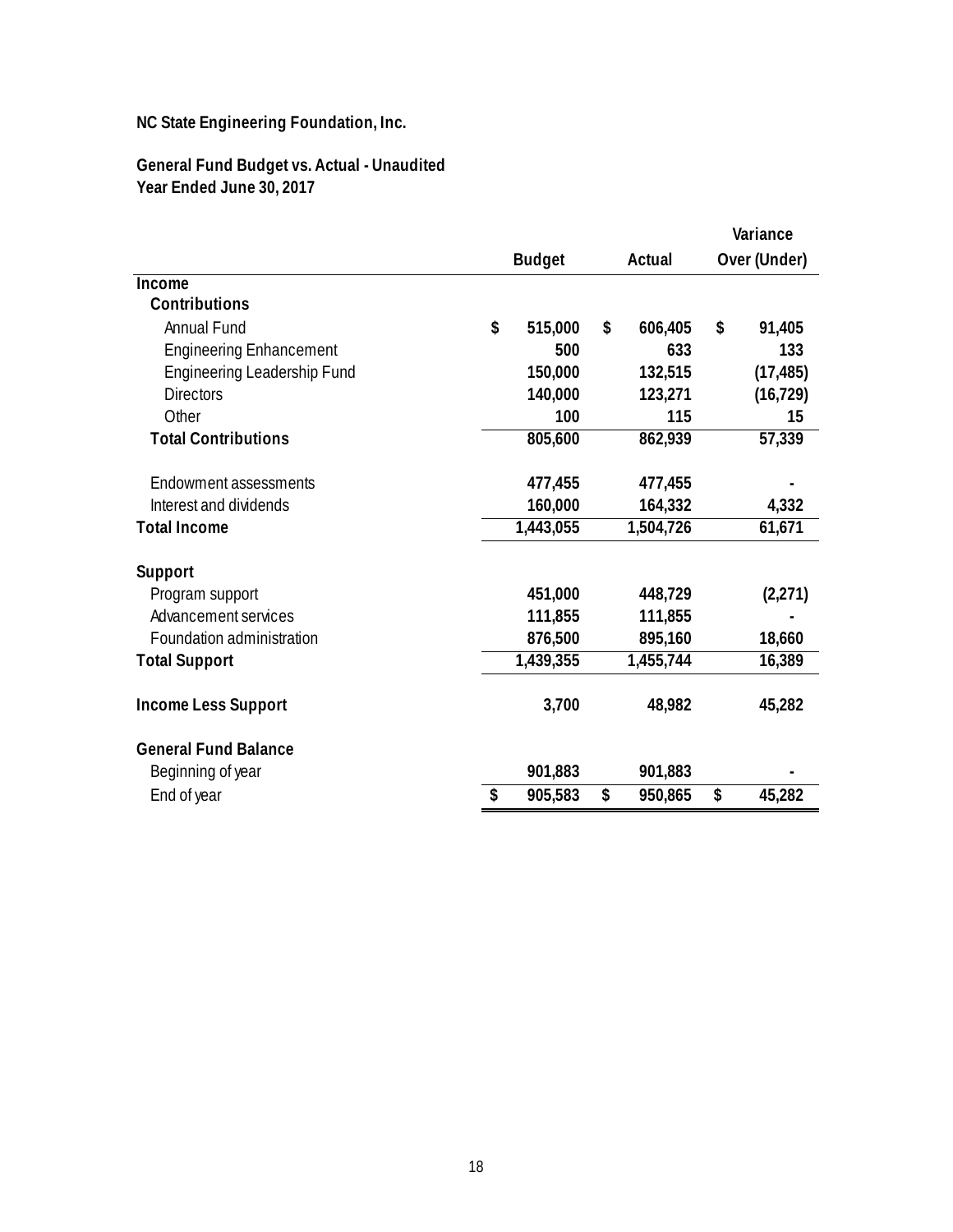**Ten Year Summary of Asset Growth - Unaudited As of June 30**



**Total Assets\***

Not reflected in the chart above are contributions deposited with the University in the amount of \$2,163,474 which benefit the College of Engineering. These gifts were received due to the efforts of Foundation members and the College Development Staff.

\*Fiscal years 2011 - 2017 are reported using accrual basis of accounting; preceding years are reported using modified cash basis.